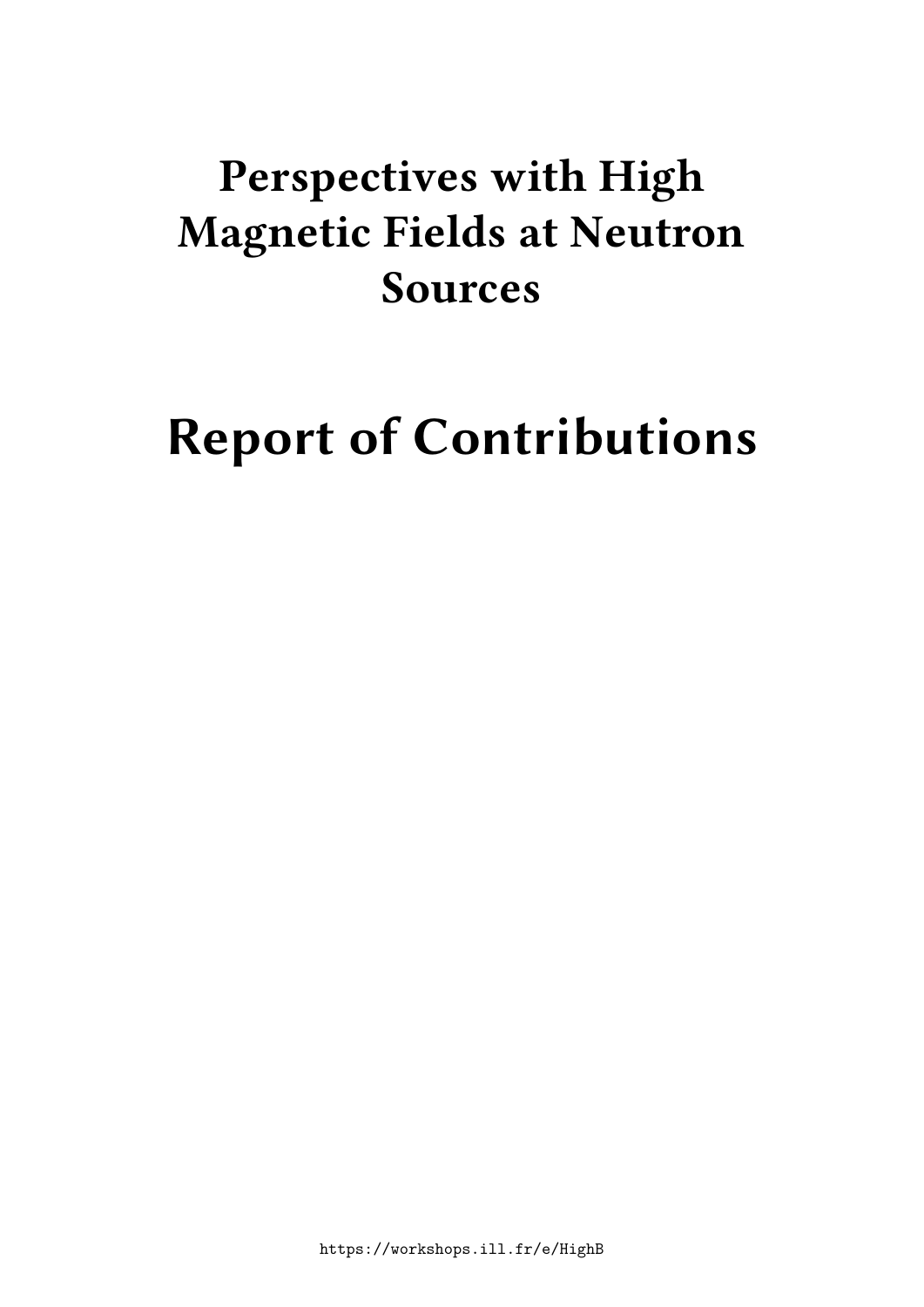Contribution ID : **4** Type : **Oral**

#### **Next generation asymmetric horizontal SANS magnet for quantum phenomena in nanostructures and correlated electron systems**

*Wednesday, 2 November 2022 15:00 (30)*

The main goal of the project "Next generation asymmetric horizontal SANS magnet for quantum phenomena in nanostructures and correlated electron systems" is the development of a high performance compensated asymmetric horizontal magnet optimized for small angle neutron scattering (SANS), reflectometry and the resonance spin echo technique MIEZE [1] (Modulation of IntEnsity with Zero Effort). With an asymmetric coil geometry allowing for the use of polarized neutrons and polarization analysis, this superconducting magnet is dedicated for research on quantum phenomena in nanostructures, strongly correlated electron systems and superconductivity [2]. NSHM will provide a central magnetic field of ~10T with stray fields down to 10G at 1m distance, and parallel and perpendicular access with ±10° scattering cones.

The magnet will be optimized for lowest possible parasitic background scattering with the least possible amount of material in the beam. Together with a dedicated integrated cryostat, it will offer a wide temperature range of 50 mK to 350 K. Only the use of modern high-temperature superconducting (HTS) technology will allow the fringe field compensation of a split coil magnet as large as NHSM at reasonable weight  $(\sim 750 \text{ kg})$  and size  $(\sim 75 \text{ cm} \times 75 \text{ cm})$  enabling the use on a large number of beamlines at MLZ with minimized interference and stray fields. The magnet will be a pioneering project using HTS technology without cryogenic liquids (dry system).

This project proposal is based on the results achieved by two feasibility studies performed in collaboration with the companies Bilfinger-Noell (Germany) and HTS-110 (New Zealand), funded by BMBF.

[1] J. Jochum, A. Wendl, T. Keller and C. Franz, Measurement Science and Technology 31, 3 (2020) 035902, DOI: 10.1088/1361-6501/ab5358

S. Mühlbauer et al., Reviews of Modern Physics 91 (2019) 015004, DOI: DOI: 10.1103/RevMod-Phys.91.015004

**Presenter(s) :** Dr. MÜHLBAUER, Sebastian (FRM II — Forschungs-Neutronenquelle Heinz Maier-Leibnitz)

**Session Classification :** Inspiration for the use of high-B fields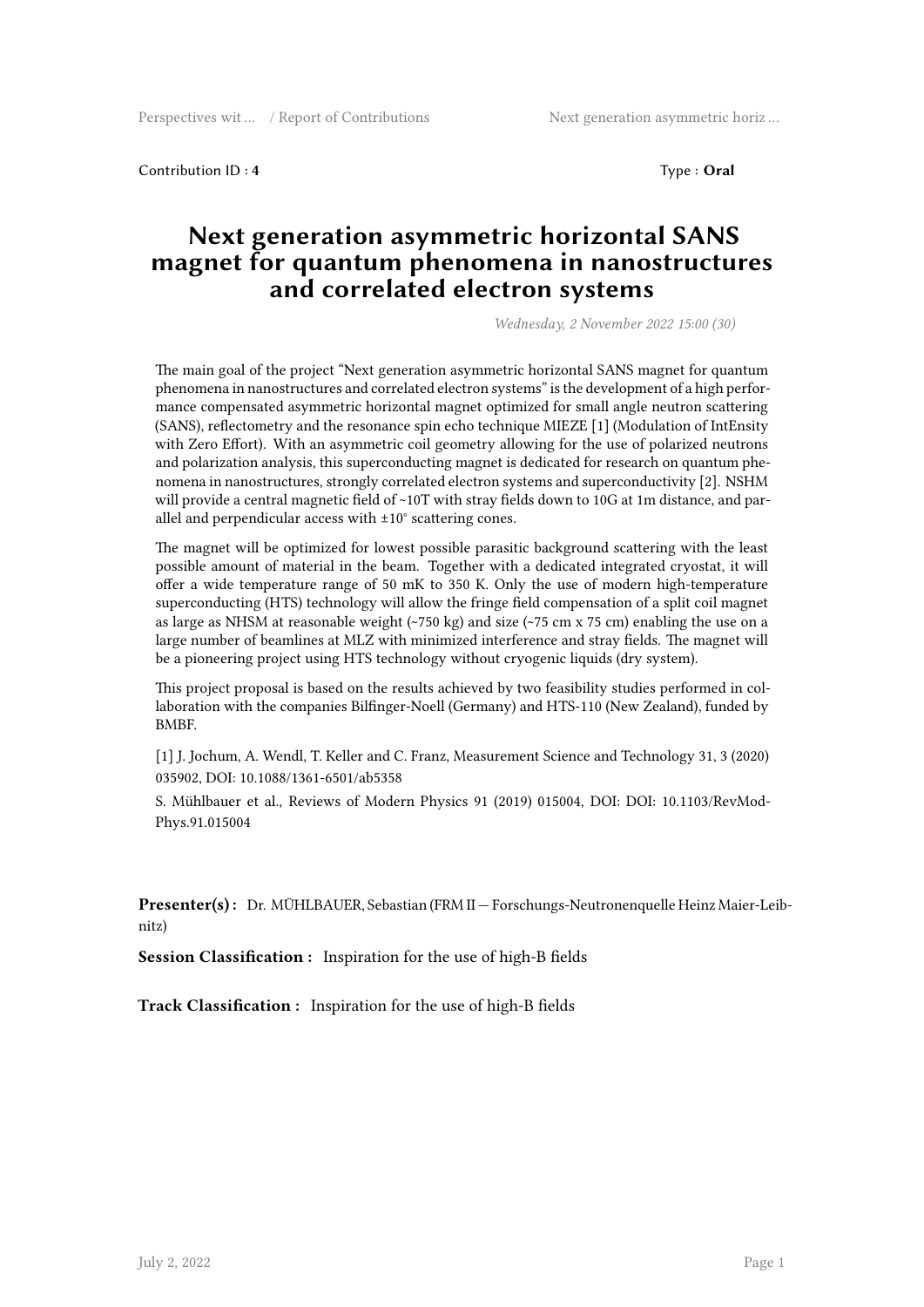Perspectives wit ... / Report of Contributions Exploring the ways in which supe ...

Contribution ID : **5** Type : **Oral** 

#### **Exploring the ways in which superconductivity breaks down close to the upper critical field**

*Wednesday, 2 November 2022 14:30 (30)*

**Presenter(s) :** Prof. BLACKBURN, Elizabeth (Lund University) **Session Classification :** Inspiration for the use of high-B fields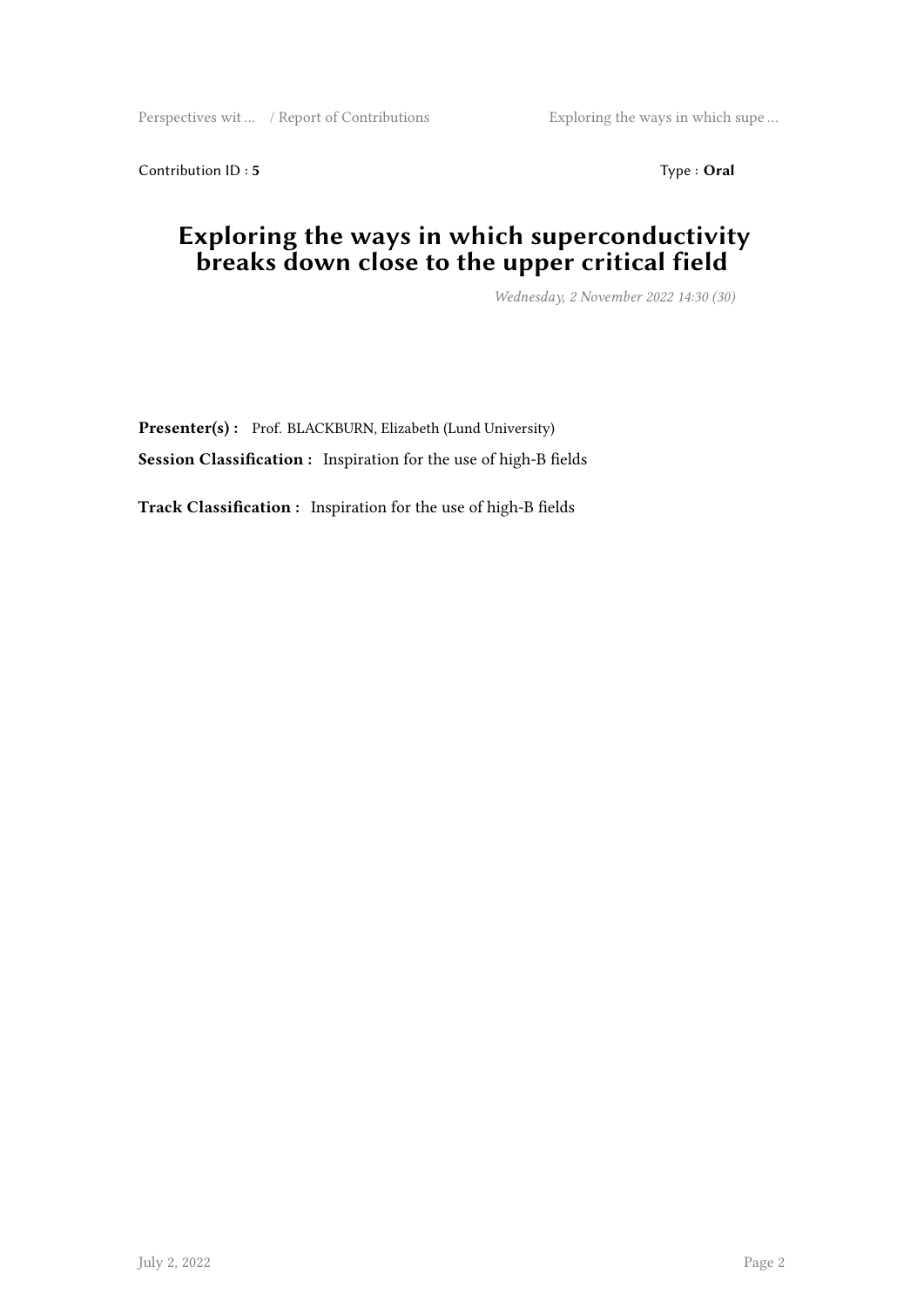Contribution ID : **6** Type : **Oral** 

#### **Probing electronic correlations of quantum matter at high magnetic fields**

*Wednesday, 2 November 2022 16:00 (30)*

Strong electronic correlations are intimately related to the emergence of a plethora of exotic metallic quantum states such as unconventional superconductivity, electronic-nematic states, charge stripe- and loop order, hidden order and most recently topological states of matter such as skyrmion lattices, topological Kondo insulators and semimetals and chiral superconductors.

Here neutron spectroscopy has been tremendously successful probe for understanding the underlying spin correlations, which are thought to mediate many of these ground states. More recently, we and others have demonstrated that in strongly correlated metals the measurements spin dynamics can be also used to determine the so-called Lindhard susceptibility, which is directly related to the underlying electronic band structure. This provides unique opportunities to study the electronic structure of metallic quantum states at the extremes of high magnetic fields. This is notably so, because angle-resolved photoemission spectroscopy (ARPES) cannot be carried out in magnetic fields, and quantum oscillations measurements do not reveal full electronic structure information. Here I will discuss a few quantum materials that are candidates for such measurements at highmagnetic fields.

Presenter(s) : Dr. JANOSCHEK, Marc (PSI - Paul Scherrer Institut) **Session Classification :** Inspiration for the use of high-B fields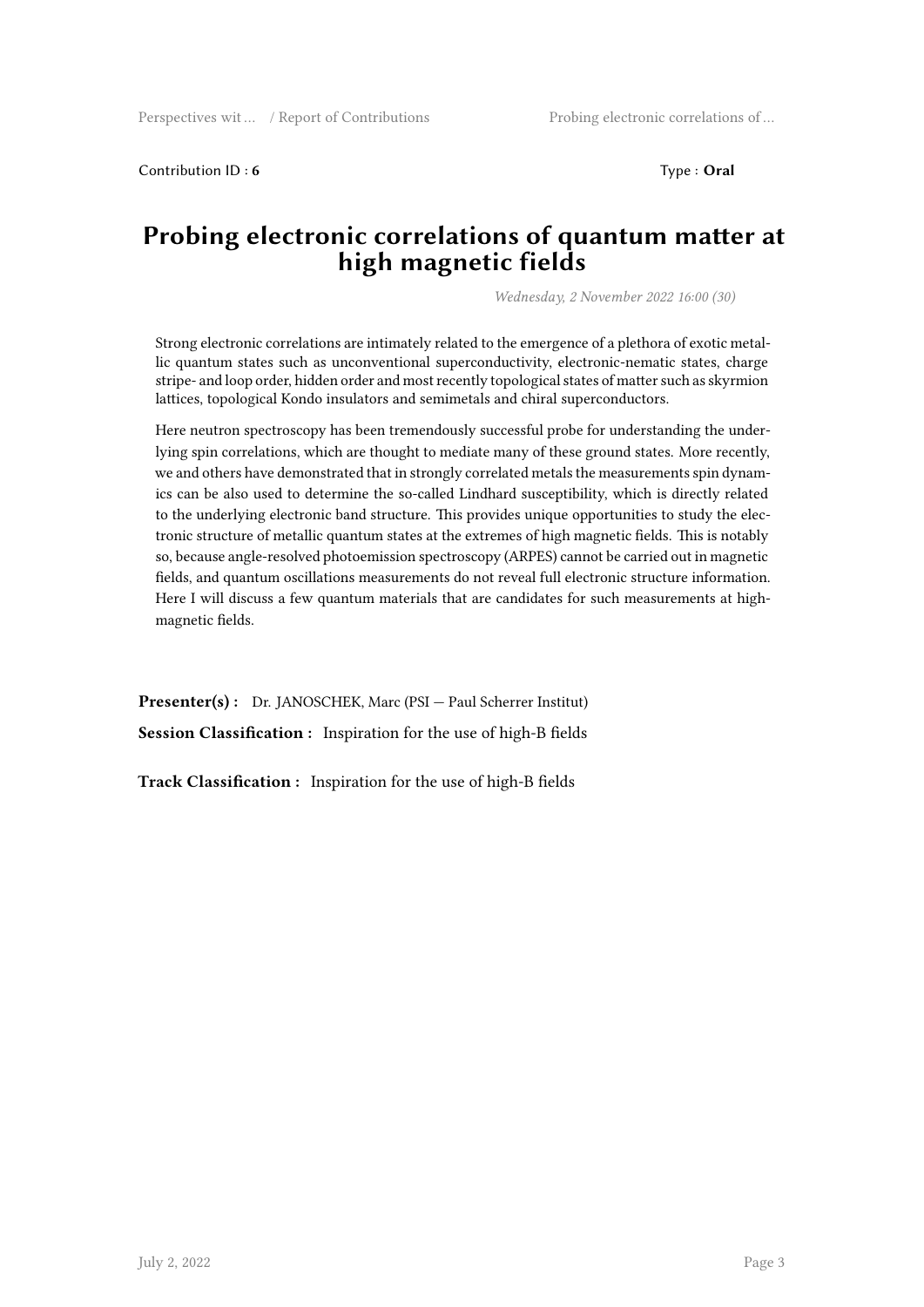Perspectives wit ... / Report of Contributions Contribution TBC

Contribution ID : **7** Type : **Oral** 

## **Contribution TBC**

*Wednesday, 2 November 2022 16:30 (30)*

**Presenter(s) :** Dr. SCHNEIDEWIND, Astrid (MLZ - JSNS)

**Session Classification :** Inspiration for the use of high-B fields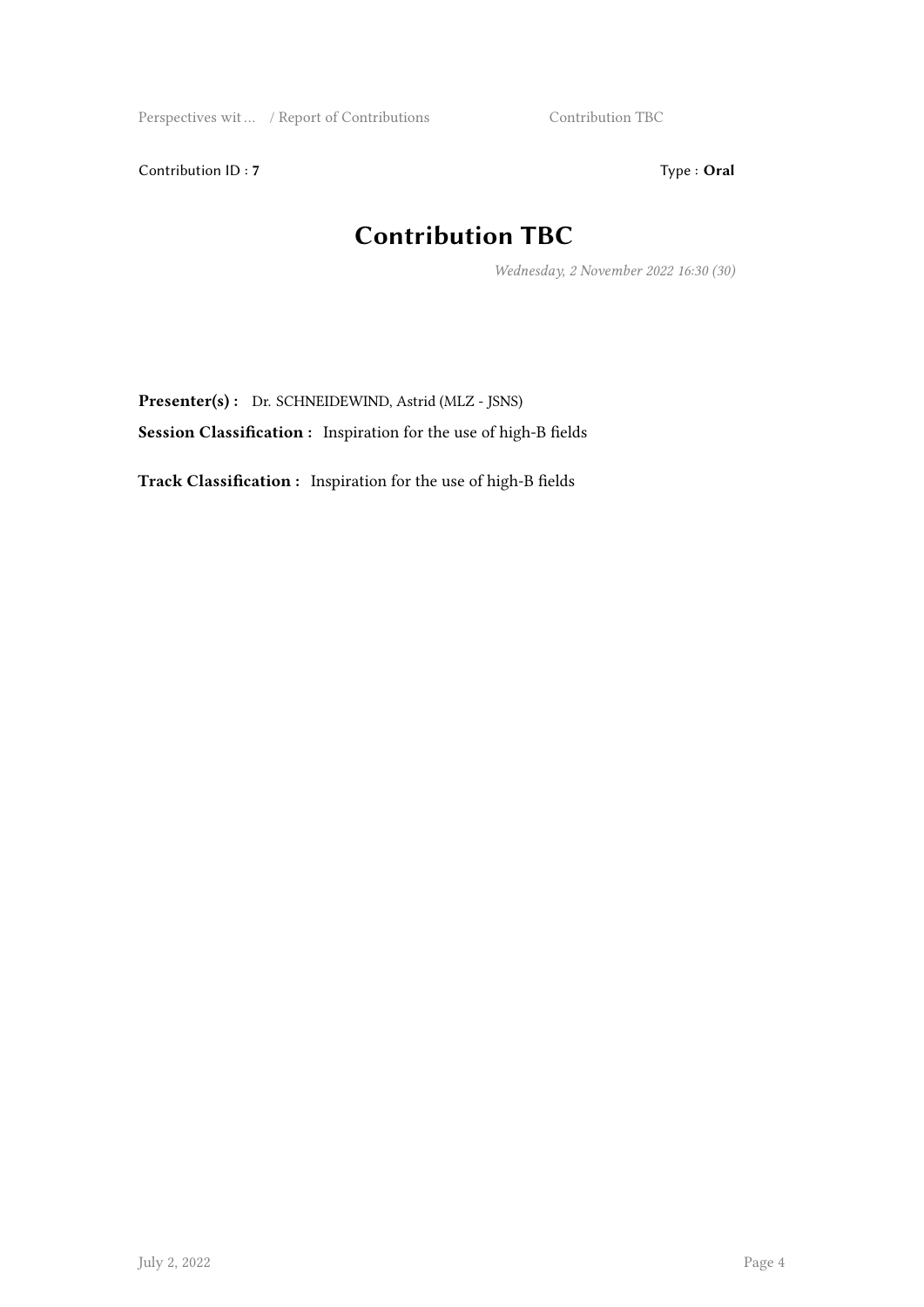Perspectives wit ... / Report of Contributions Contribution TBC

Contribution ID : **8** Type : **Oral** 

## **Contribution TBC**

*Wednesday, 2 November 2022 17:00 (30)*

Presenter(s) : Dr. FELSER, Claudia (MPI – Max Planck Institute for Chemical Physics of Solids)

**Session Classification :** Inspiration for the use of high-B fields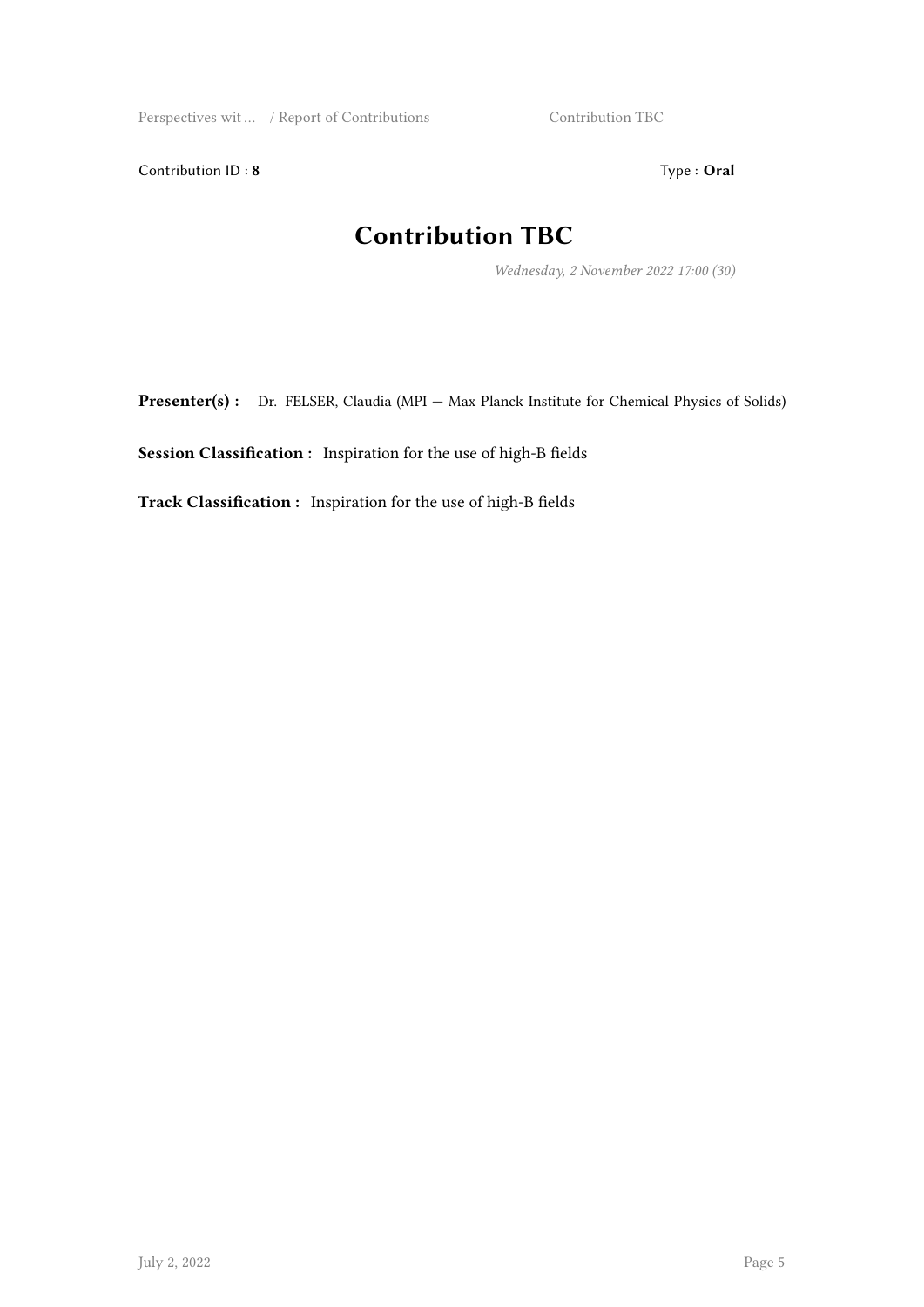Contribution ID: 9 Type: Oral

#### **Neutron scattering experiments with pulsed magnetic fields — today and tomorrow**

*Thursday, 3 November 2022 08:30 (30)*

The ability to reach high magnetic fields for neutron scattering experiments is invaluable to drive systems through phase transitions and thereby explore more quantum magnetic states. The theoretical description of the magnetic field in a material is exactly known and it is possible to accurately tune the field strength during an experiment. However, when performing neutron scattering experiments using traditional cryomagnets, the field strength is limited to around 15 T.

For higher fields, we need pulsed magnets and in my talk I will give an overview of the state-ofthe-art at different neutron facilities. I will tell you about my experience using this technique and discuss the challenges we face before pulsed fields can become more user-friendly and accessible for neutron scattering experiments. I will also discuss desired capabilities for future setups, both in terms of maximum field strength, scattering geometries and integrated measuring times but also in combination with dilution temperatures or pressure as well as the possibility for specialised pulsed-field beamlines and inelastic experiments.

**Presenter(s) :** Dr. FOGH, Ellen (EPFL — École Polytechnique Fédérale de Lausanne) **Session Classification :** Experience with pulsed fields | Science & Techniques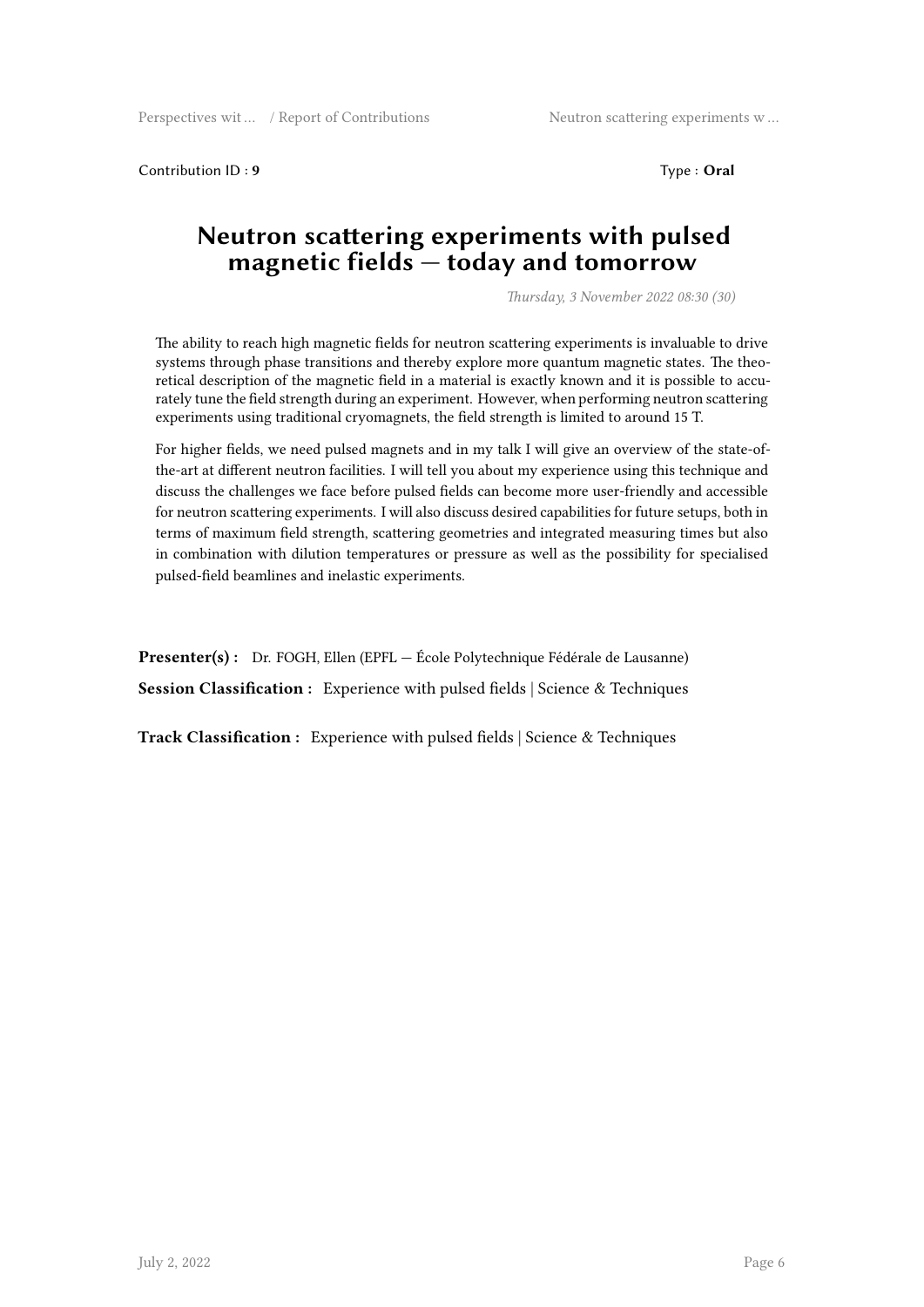Contribution ID : **10** Type : **Oral**

#### **Metamagnetism and superconductivity in UTe2**

*Thursday, 3 November 2022 09:00 (30)*

In 2019, unconventional superconductivity was observed in the heavy-fermion paramagnet UTe2 and a spin-triplet nature of the superconducting pairing has been proposed for this compound initially presented as a nearly-ferromagnet [1,2]. Soon after, multiple superconducting phases were found to develop near magnetic transitions in UTe2 under intense magnetic fields and high pressures [3-8].

Here, I will present a selection of results performed within a French-Japanese collaboration on UTe2. Experiments under combined extreme conditions showed that multiple superconducting phases can be induced by a magnetic field, sometimes coupled with pressure, in the vicinity of metamagnetic transitions [4,6,8] (see also [5,7]). From inelastic neutron scattering at zero magnetic field, we evidenced the presence of quasi-two-dimensional antiferromagnetic fluctuations in UTe2, which is also a two-legs magnetic ladder [9] (see also [10,11]). Their gapping in the zero-field superconducting phase indicates that these fluctuations may play a role in the superconducting mechanism [12-13].

Neutron scattering is a unique tool to microscopically unravel the role of magnetism, and particularly of the magnetic fluctuations, for the development of unconventional superconductivity in correlated-electrons materials. However, metamagnetism in UTe2 occurs at fields far beyond what is feasible today for inelastic neutron scattering (fields up to 36 T at ambient pressure, or up to 15-20 T under pressure may be needed). As perspectives, I will discuss how the extension of neutron techniques to higher magnetic fields, possibly coupled with very low temperatures and/or high pressures, will constitute a milestone to understand the interplay between magnetism and superconductivity in materials as UTe2.

[1] Ran et al., Science 365, 684 (2019).

Aoki et al., J. Phys. Soc. Jpn. 88, 043702 (2019).

Braithwaite et al., Commun. Phys. 2, 147 (2019).

Knebel et al., J. Phys. Soc. Jpn. 88, 063707 (2019).

Ran et al., Nat. Phys. 15, 1250 (2019).

Knafo et al., Commun. Phys. 4, 40 (2021).

Aoki et al., J. Phys. Soc. Jpn. 89, 053705 (2020).

Valiska et al., Phys. Rev. B 104, 214507 (2021).

Knafo et al., Phys. Rev. B 104, L100409 (2021).

Duan et al., Phys. Rev. Lett. 125, 237003 (2020).

Butch et al., npj Quantum Materials 7, 39 (2022).

Duan et al., Nature 600, 636 (2021).

Raymond et al., J. Phys. Soc. Jpn. 90, 113706 (2021).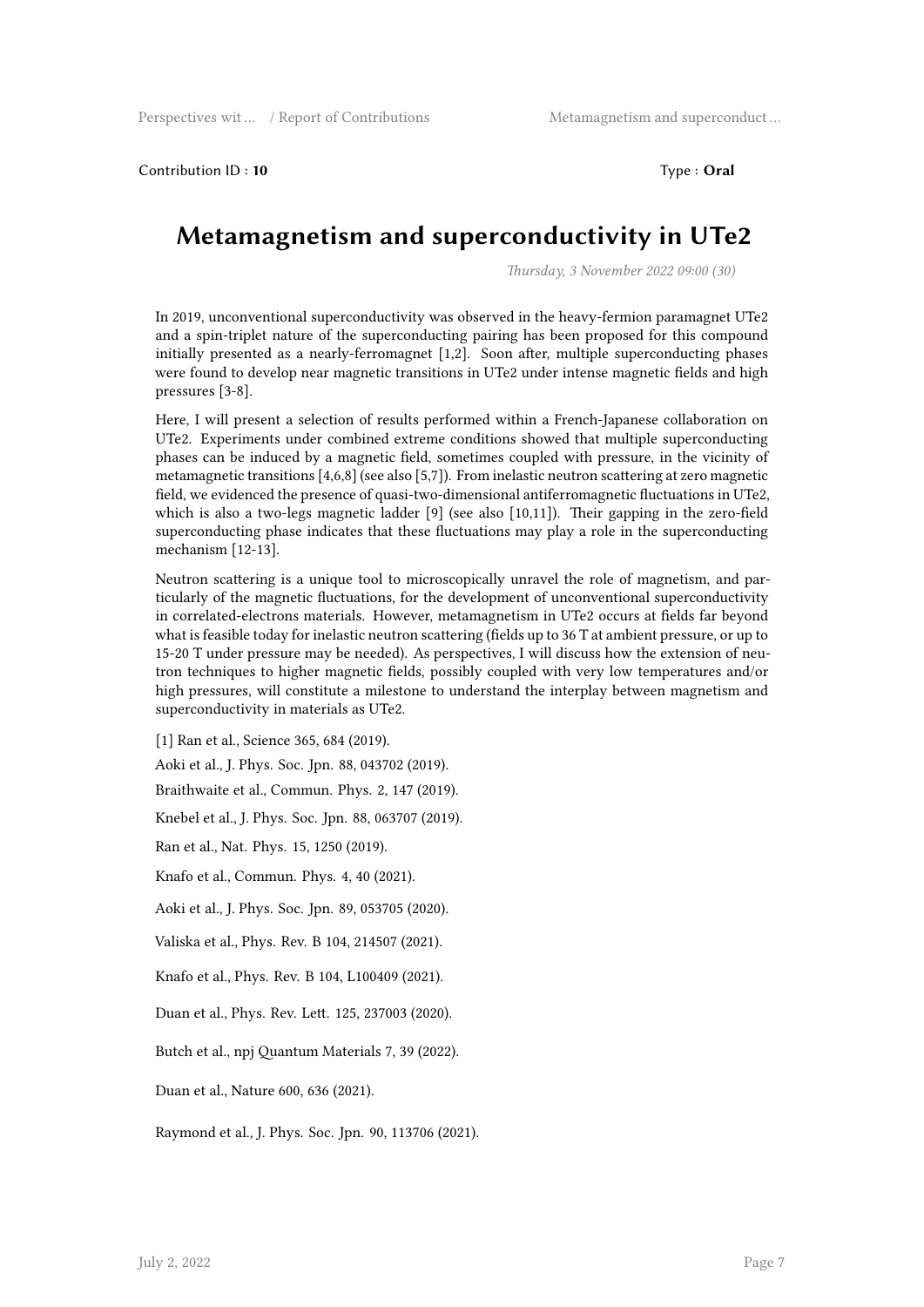#### **Presenter(s) :** Dr. KNAFO, William (LNCMI — Laboratoire National des Champs Magnétiques Intenses)

**Session Classification :** Experience with pulsed fields | Science & Techniques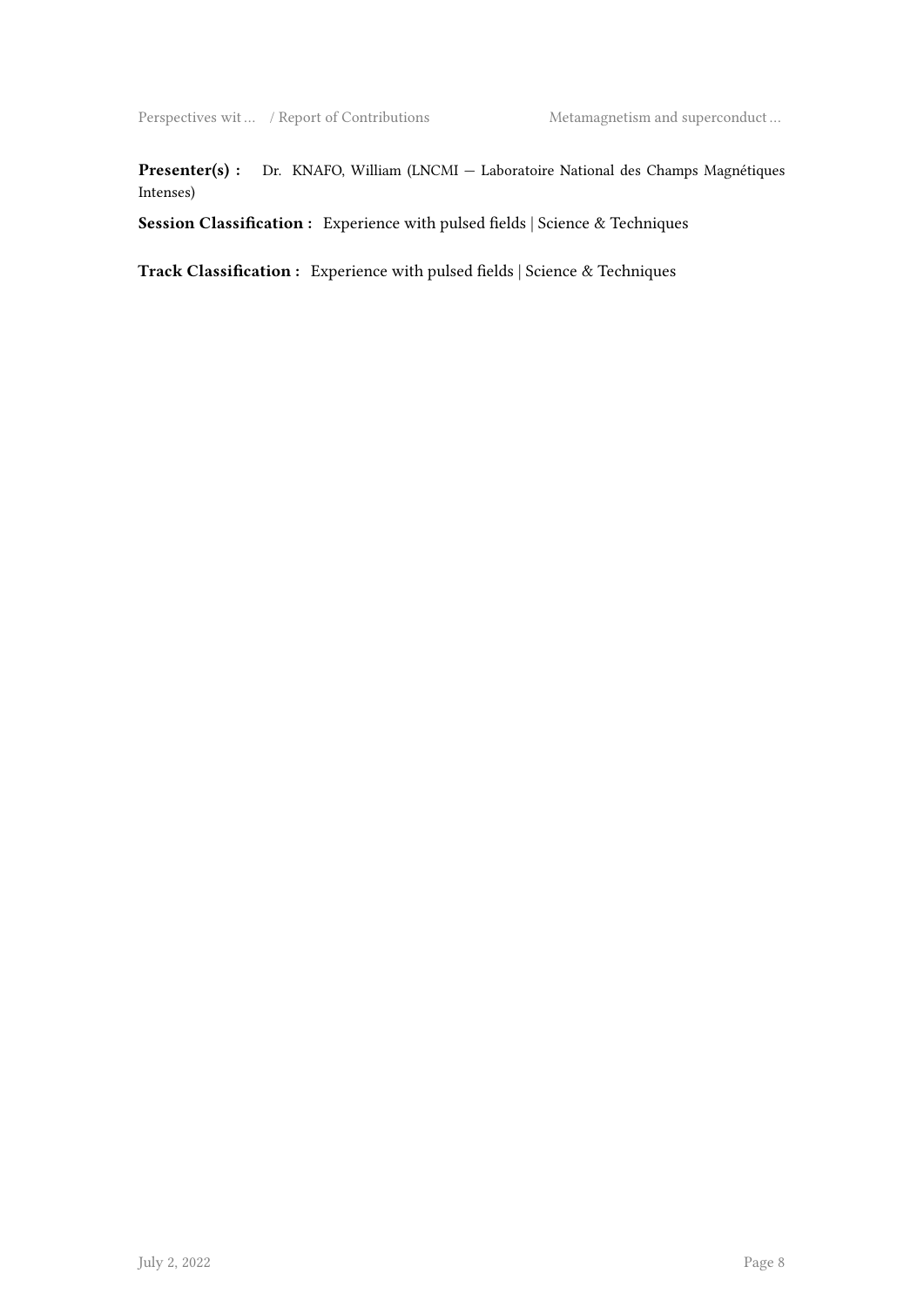Perspectives wit ... / Report of Contributions  $\qquad Q$ uantum material frontiers at 100 T

Contribution ID : **11** Type : **Oral** 

### **Quantum material frontiers at 100 T**

*Thursday, 3 November 2022 09:30 (30)*

Presenter(s) : Dr. MOLL, Philip (Max-Planck-Institute for the Structure and Dynamics of Matter)

**Session Classification :** Experience with pulsed fields | Science & Techniques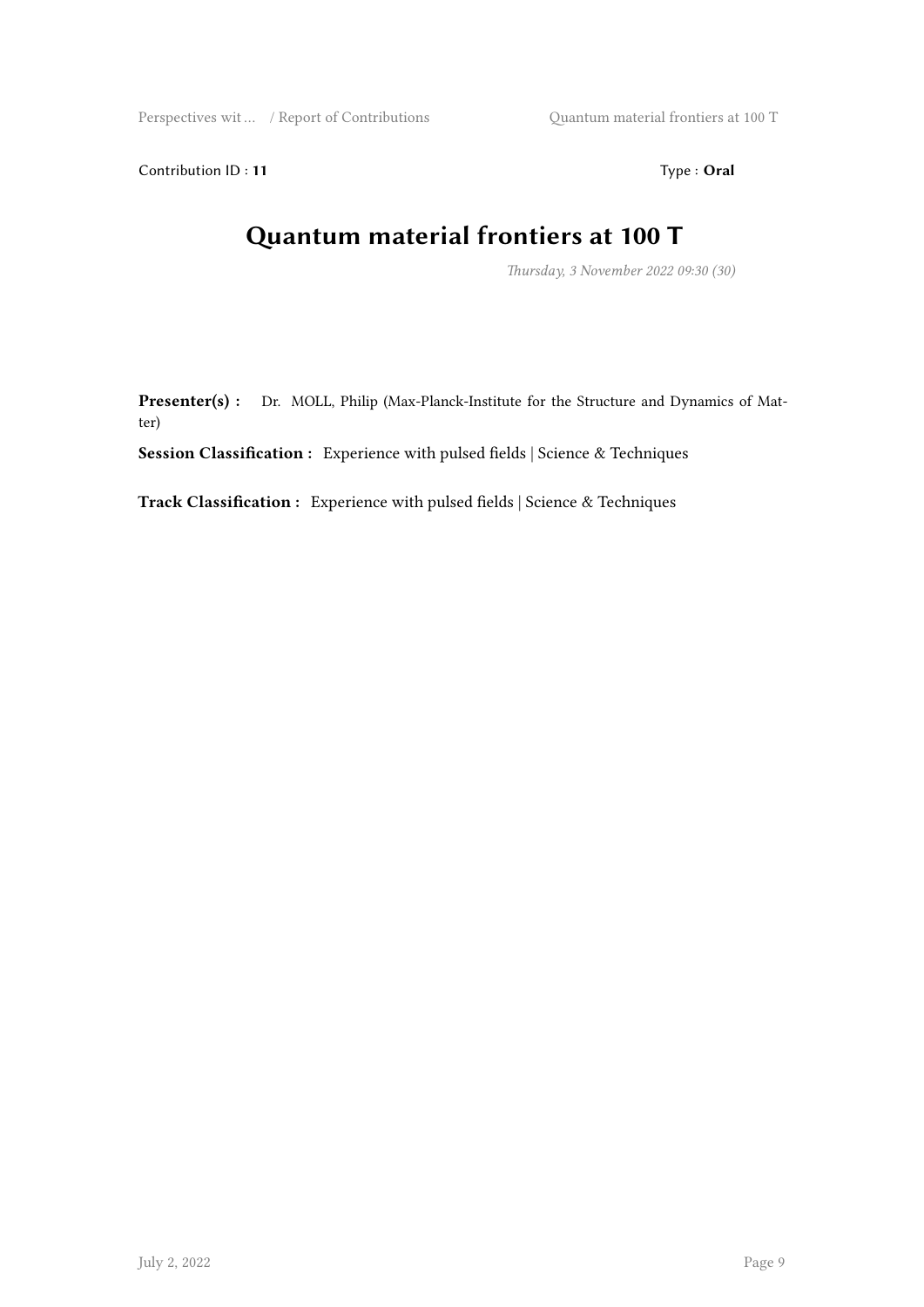Contribution ID : **12** Type : **Oral** 

#### **Pulsed magnetic fields for neutron diffraction: technical challenges and scientific opportunities**

*Thursday, 3 November 2022 11:00 (30)*

The last two decades have seen the demonstration of the feasibility of neutron diffraction in fields as high as 40 T with the development of dedicated pulsed field devices based either on short or long duration pulsed magnets [1, 2]. These breakthroughs have allowed to extend the field limits beyond current superconducting (15 T split, 17 T solenoid) and resistive installations already available at radiation sources and have allowed to reveal novel field induced states. Outstanding studies are the determination of the magnetic structures of the magnetization plateaus phases in the frustrated magnetic systems TbB4 and CdCr2O4 [1, 3], the spin density wave state of URu2Si2 [4] or the fieldinduced magnon condensate in the spin-dimerized system Sr3Cr2O8 [5]. However, diffraction measurements in high magnetic field environment remain challenging, and successful campaigns at neutron sources require adequate topic selection and expert preparation.

Here, I will present an overview of the 40 T pulsed field cryomagnet developed by the LNCMI-Toulouse, the ILL-Grenoble, and the CEA-Grenoble, illustrated by a selection of results obtained on the triple-axis CRG-CEA spectrometer IN22 at the ILL. This will give me the opportunity to discuss technical challenges and improvements required to pave the way for the routinely investigations of materials bearing small magnetic moments like, e.g., high-Tc superconductors or quantum spin systems.

[1] S. Yoshii et al., Phys. Rev. Lett. 103, 077203 (2009).

F. Duc, et al., Rev. Sci. Instrum. 89, 053905 (2018).

M. Matsuda et al., Phys. Rev. Lett. 104, 047201 (2010).

W. Knafo et al., Nature Comm. 7, 13075 (2016).

A. Gazizulina et al., Phys. Rev B 104, 064430 (2021).

Presenter(s) : Dr. DUC, Fabienne (LNCMI – CNRS)

**Session Classification :** Experience with pulsed fields | Science & Techniques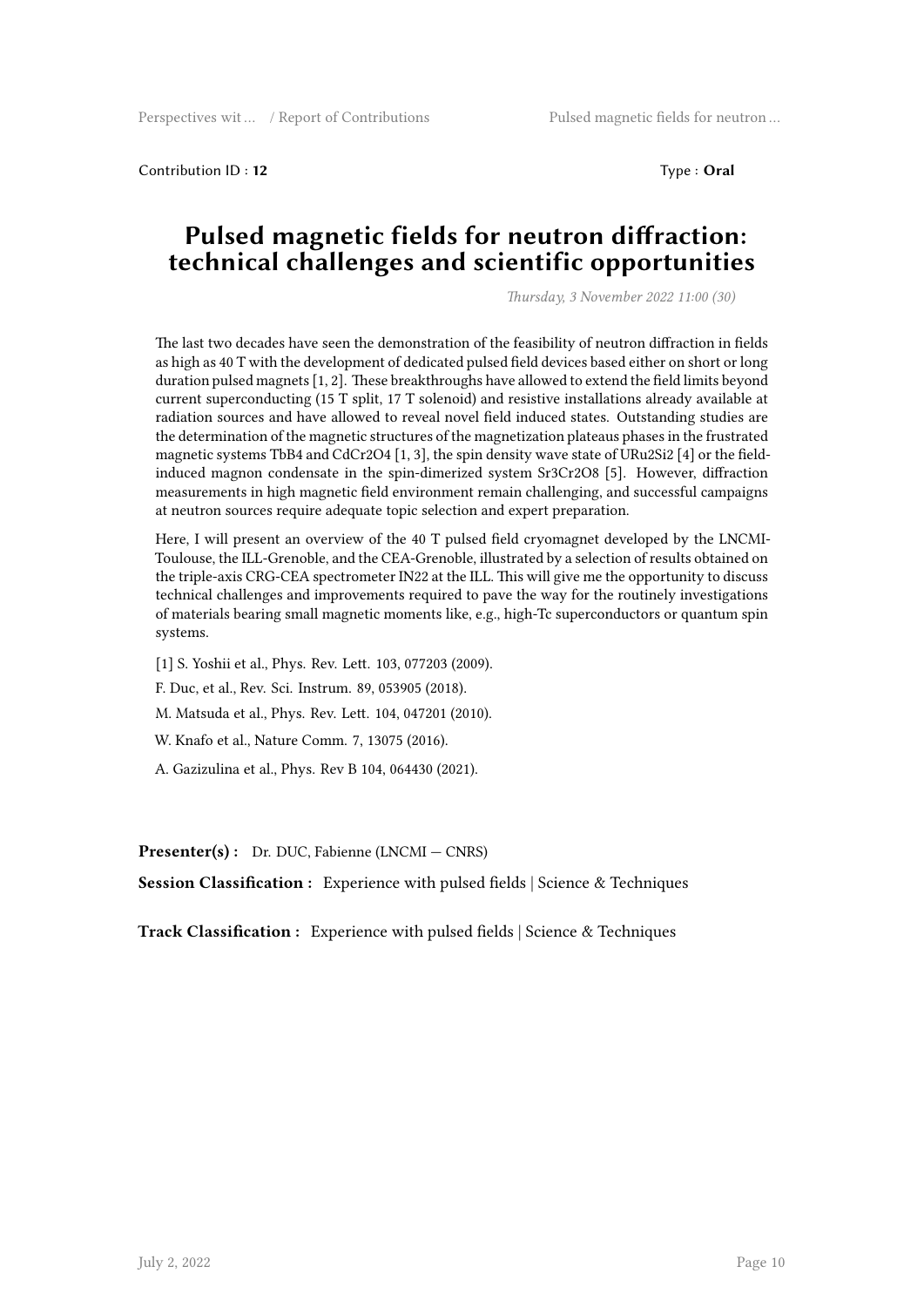Contribution ID : **13** Type : **Oral** 

#### **Insights from developing a pulsed field system for SwissFEL**

*Thursday, 3 November 2022 10:30 (30)*

The combination of modern high brilliance X-ray sources with pulsed magnetic fields allows investigation of correlated states such as charge density waves in the cuprates [1], or detection and analysis of structural phase transitions [2]. As the signatures of these phenomena are often weak (less than 1 ppm) compared to the structural information and can be distributed over wide ranges of reciprocal space, their detection requires integration over many pulses or longer timespans. This technical constraint leads to a focus on the the repetition rate or duty cycle of pulsed magnet systems for these applications.

We are presenting early results on the development of a pulsed field system developed for Swiss-FEL with a target field above 30 T and wide scattering angles. Based on systems developed for synchrotron sources [3,4], we investigate which technologies, in combination with miniaturized solenoids, allow reduced dissipation. The reduced energy requirements open up further applications beyond X-ray scattering which require particular pulse shapes, and we discuss first models into this direction.

[1] S. Gerber et al., Science, 350, 6263, 2015 J.P.C. Ruff et al., Phys. Rev. Letters, 105, 077203, 2010 Z. Islam et al., Rev. Sci. Instr., 80, 113902, 2009 F. Duc et al., Rev. Sci. Instr., 85, 053905, 2014

Presenter(s) : Dr. STEPPKE, Alexander (PSI – Paul Scherrer Institut)

**Session Classification :** Experience with pulsed fields | Science & Techniques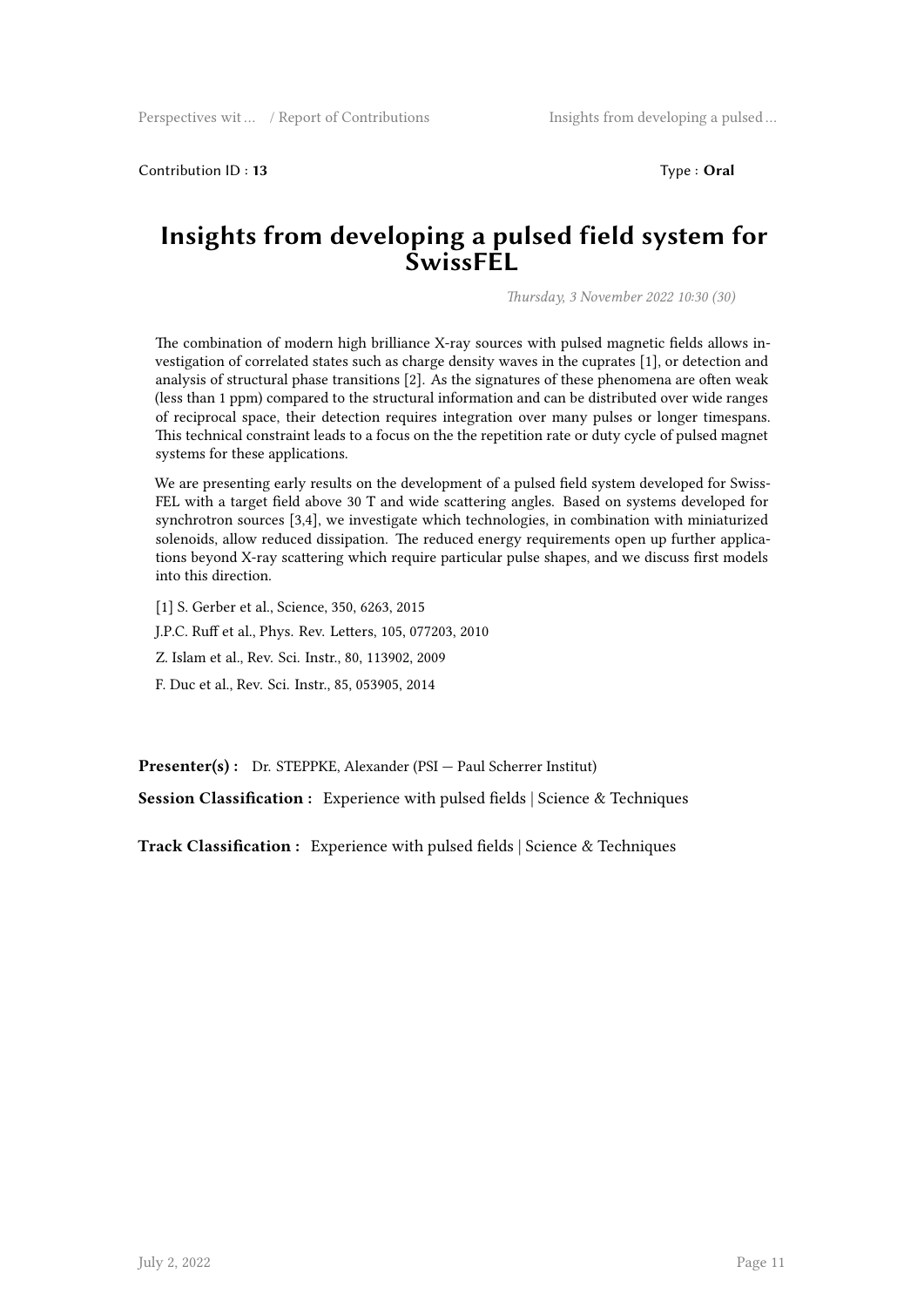Perspectives wit ... / Report of Contributions Contribution TBC

Contribution ID : **14** Type : **Oral** 

## **Contribution TBC**

*Thursday, 3 November 2022 11:30 (30)*

Presenter(s) : Dr. MAZZONE, Daniel (PSI – Paul Scherrer Institut)

**Session Classification :** Experience with pulsed fields | Science & Techniques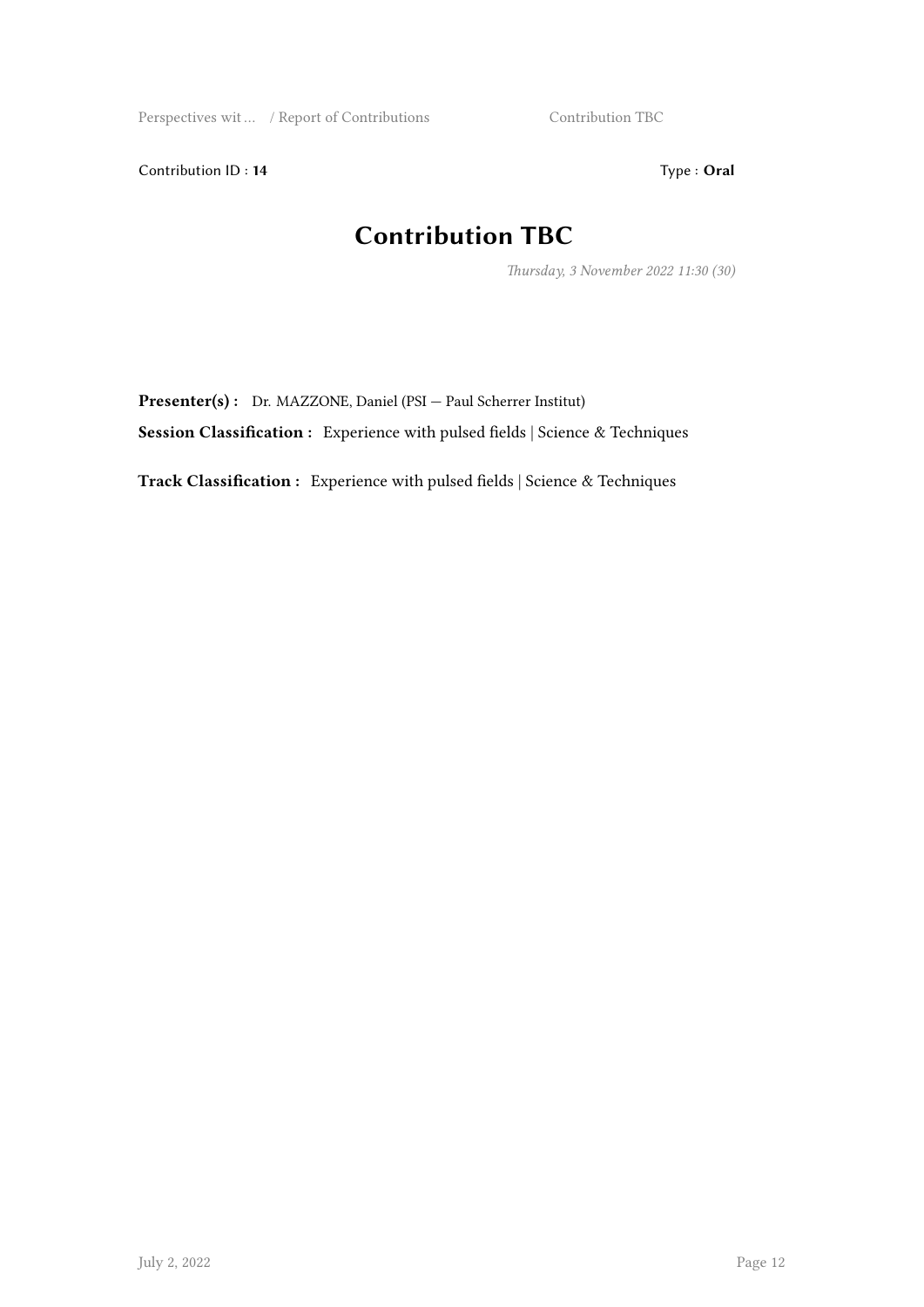Contribution ID : **15** Type : **Oral** 

#### **Neutron scattering experiments with high magnetic fields in organic magnets**

*Thursday, 3 November 2022 16:00 (30)*

Presenter(s) : Dr. CAMPO, Javier (ICMA — Instituto de Ciencia de Materiales de Aragón) **Session Classification :** Experience with static fields | Science & Techniques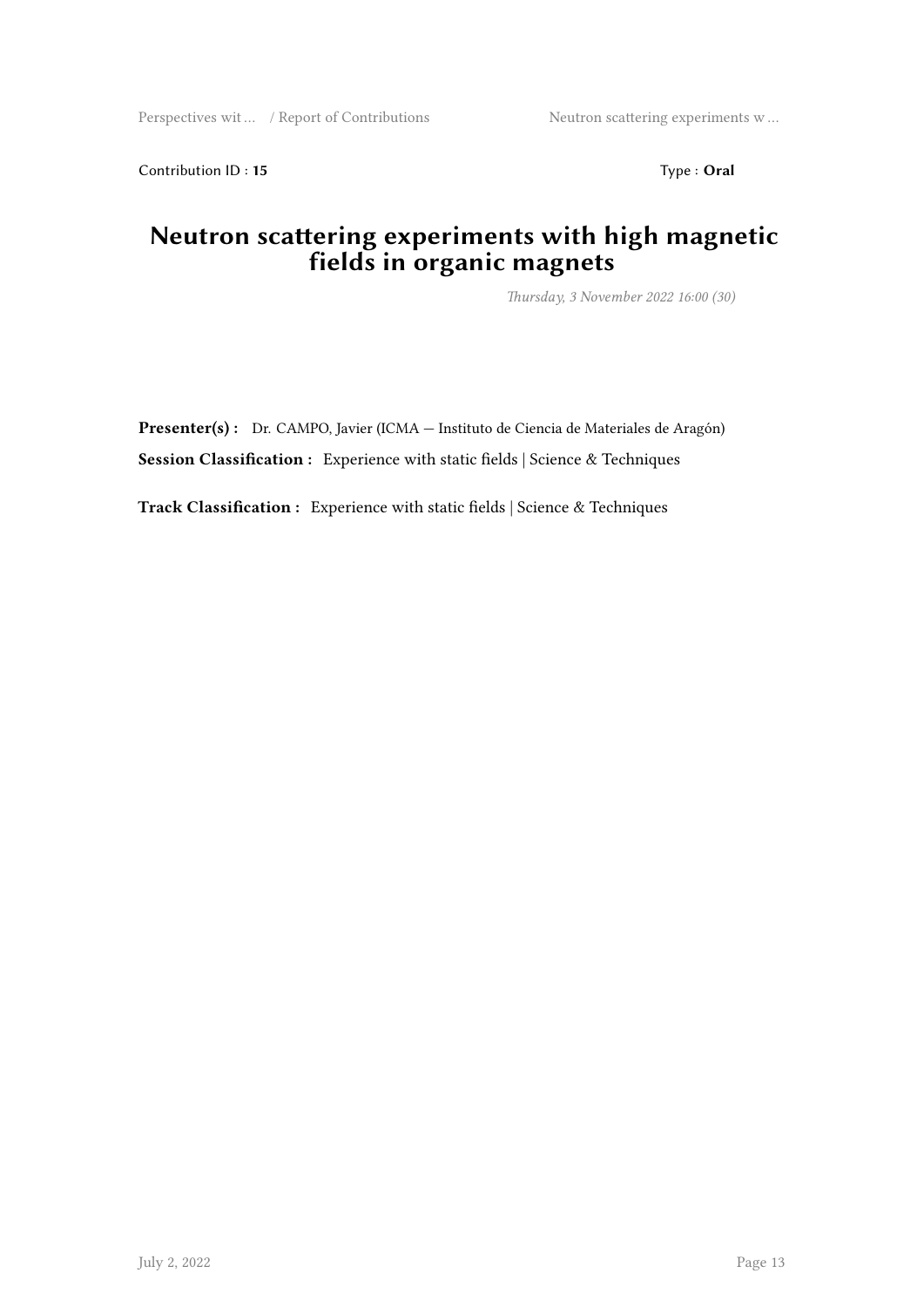Contribution ID : **16** Type : **Oral**

#### **Investigating field-induced magnetic order in Han Purple by neutron scattering up to 25.9 T**

*Thursday, 3 November 2022 14:30 (30)*

The quasi-two-dimensional quantum magnetic compound BaCuSi2O6, an ancient pigment also known as Han Purple, consists of three different types of stacked, square-lattice bilayers hosting spin-1/2 dimers. This material undergoes a magnetic-field-induced quantum phase transition at a critical field of 23.35 T from a quantum disordered to a magnetically ordered state that resembles the XY spin-model. Although BaCuSi2O6 has been studied in detail over the last two decades, the size of the critical field has precluded any kind of neutron scattering investigation of its XY physics.

Here we report neutron scattering measurements up to 25.9 T performed using the HFM/EXED facility at the Helmholtz-Zentrum in Berlin to investigate the magnetic order and determine the excitation spectrum in the field-induced phase. A model of the neutron scattering intensity, assuming a conventional form of the order parameter, is in excellent agreement with the neutron diffraction data and no evident hallmarks of two-dimensional physics are visible within the covered field and temperature range. Measurements of the magnetic excitations as a function of the applied field agree well with the modelled spectrum calculated based on the spin Hamiltonian determined in a previous neutron spectroscopy study at zero magnetic field. We conclude that the HFM/EXED facility allowed a qualitative extension in the application of neutron scattering techniques to the field range above 20 T and its results point the way for next-generation high-field neutron scattering facilities.

Presenter(s) : Dr. ALLENSPACH, Stephan (PSI - Paul Scherrer Institute) **Session Classification :** Experience with static fields | Science & Techniques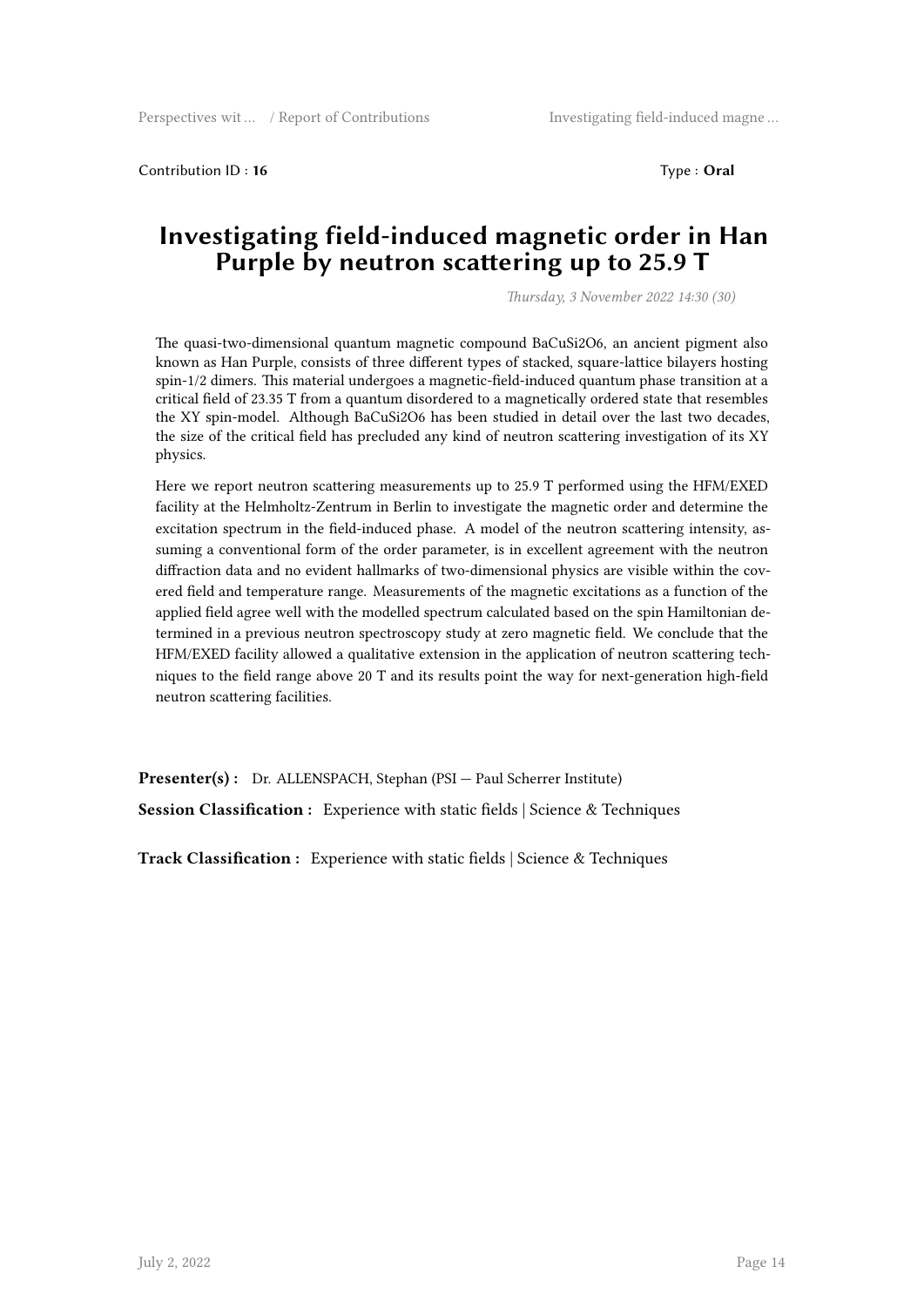Contribution ID : **17** Type : **Oral** 

#### **Neutron scattering in magnetic fields up to 26 T using HFM/EXED facility**

*Thursday, 3 November 2022 14:00 (30)*

Application of high magnetic fields is a powerful method for revealing a complex behaviour in modern materials. In combination with a microscopic probe such as neutrons it provides a direct access to static and dynamic correlations in matter. Until the shutdown of the BERII research reactor in 2019, Helmholtz-Zentrum Berlin (HZB) hosted a unique high field facility for neutron scattering. It combined neutron scattering with continuous magnetic fields as high as 26 T and temperatures down to 0.1 K.

Magnetic field was generated by means of horizontal solenoid High Field Magnet (HFM). The magnet utilised hybrid technology and reached 25.9 T at full power of 4 MW. The tapered inner coil allowed neutron scattering to detectors up to  $\boxtimes 15\%$  off the beam axis. Furthermore, the magnet could be rotated by an additional 15° to access a larger reciprocal space region. Neutron scattering in high fields was performed using the dedicated multi-purpose Extreme Environment Diffractometer (EXED). EXED used time-of-flight (TOF) polychromatic technique. Combined with 15° magnet rotation it provided a gapless coverage of Q-range from 0.1 up to 12 Å-1 for diffraction experiments. The low-Q range could be extended beyond 10-2 Å-1 using a pin-hole TOF Small Angle Scattering mode. A direct TOF spectrometer mode enabled inelastic neutron scattering experiments over a limited Q-range < 1.8 Å-1 with an energy resolution of a few percent and incident energies below 25 meV. In this talk I will give an overview of the HFM/EXED facility with focus on scientific examples obtained over several years of the facility's operation.

Presenter(s) : Dr. PROKHNENKO, Oleksandr (HZB - Helmholtz-Zentrum Berlin) **Session Classification :** Experience with static fields | Science & Techniques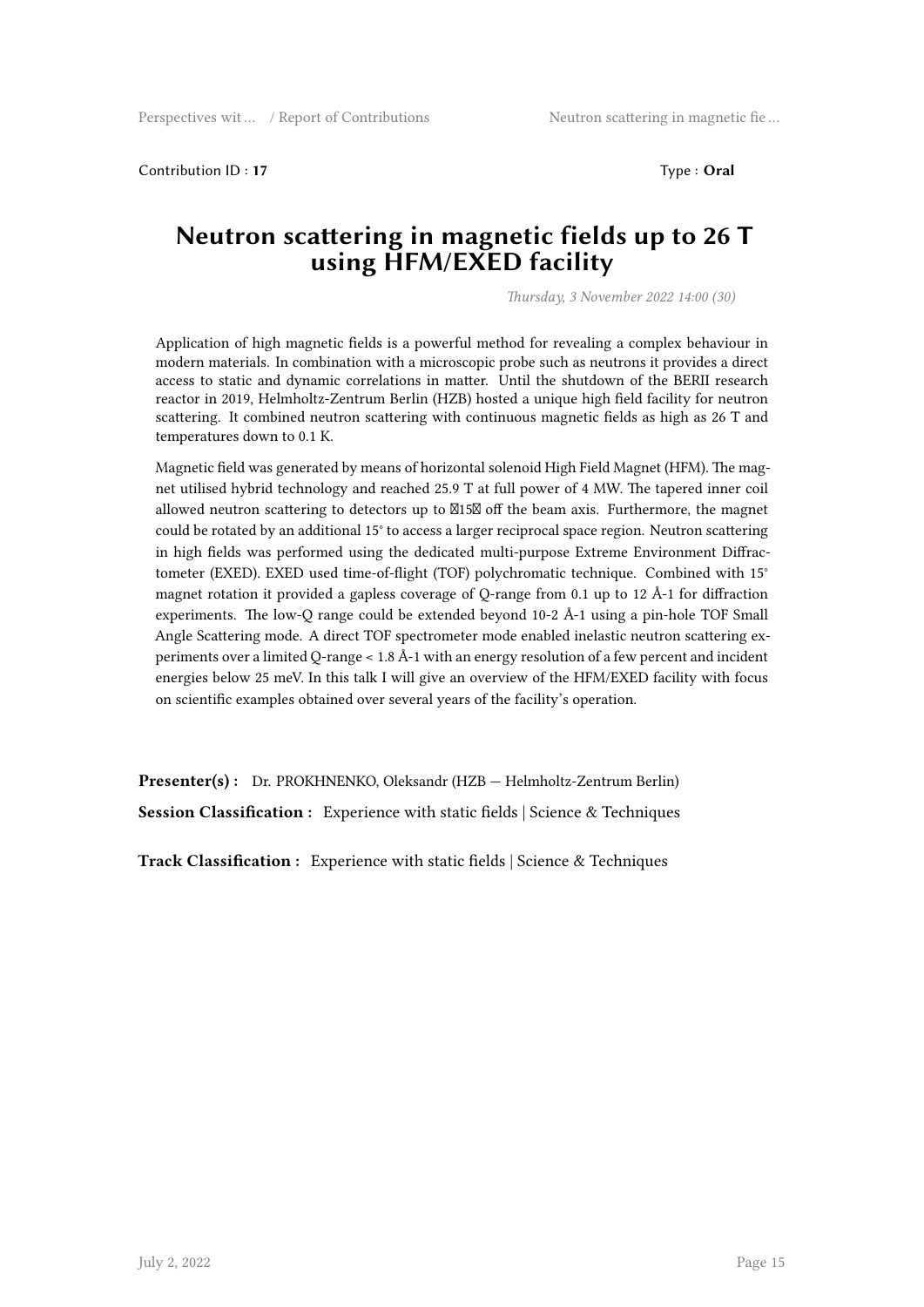Contribution ID : **18** Type : **Oral** 

#### **HTS insert based on the metal-as-insulation winding technology as a step forward to very high field superconducting magnet**

*Thursday, 3 November 2022 16:30 (30)*

Recently, several technological breakthroughs have confirmed the practical feasibility of superconducting solenoid magnets generating more than 30 T, based on a large traditional low-temperature superconducting (SBT) magnet, in which an insert based on high temperature superconductors (HTS) is introduced. In addition to a very significant reduction in electrical energy consumption, they also open up new experimental possibilities, such as experiments of very long duration or experiments that require very low levels of electrical and mechanical noise, impossible to achieve with resistive magnets.

To show the unprecedented capacity of HTS coated conductor to generate very high field at 4.2 K, we have developed a very compact HTS insert within a strong CNRS-LNCMI /CEA–DACM collaboration that could be tested in a 20 T 170 mm large bore resistive magnet available at LNCMI. As the HTS magnets must be effectively protected against transition to the normal state (quench), currently one of the major bottleneck in their use, this robust environment allows to focus on the operation and protection modes under high magnetic field of such an HTS insert.

We introduce the innovative "metal-as-insulation" (MI) winding technology to improve the quench protection. The co-winding of a superconductor with a metal ribbon, without isolation nor impregnation, allows the current to redistribute in the event of a local defect, conferring on the insert a self-protected character in case of quench. This self-protected character is shared with the non-insulated (NI) coil concept, but the additional turn-to-turn resistance brought by the metal co-wound ribbon reduces drastically the important time constant observed in NI coils. Moreover, in addition to thermal protection, the metal ribbon participates to the mechanical strength of the coil.

The HTS insert made of 9 double pancakes of a 6 mm wide HTS tape and with a 38 mm cold bore compatible with the concept of user magnet reached a world record central magnetic field of 32.5 T of which 14.5 T are produced by the HTS insert. This result also validated the "metal-as-insulation" concept for the first time under such high field. The use of MI coils that can surpass the current limit without damage is an inestimable way to test HTS windings close to their limits and to assess realistic safety margins.

As a follow-up, the European Infradev design project SuperEMFL was launched in January 2021 for designing a suite of beyond-state-of-the-art 30 to 40 Tall- superconducting user magnets to be deployed at the EMFL facilities or at other research infrastructures, while the PIA3 FASUM project, officially kicked in December 2021, aims at the fabrication of such a 40 T class all superconducting user magnet to be implemented at LNCMI Grenoble which will consist in the challenging combination of a LTS magnet and a high field HTS insert.

Expanding knowledge on stability, quench protection, structural integrity, and electromagnetic design will be extraordinarily useful for the design of other magnet systems such as high-field magnets suitable for different types of neutron beamlines at the ILL or ESS, or for X-Ray beamlines at ESRF.

Acknowledgments: The authors acknowledge funding from the European Union's H2020 R&I programme (SuperEMFL grant agreement No 951714) and the French ANR (PIA3 FASUM ANR-21- ESRE-0027), and the support of the LNCMI-CNRS, member of the European Magnetic Field Laboratory (EMFL).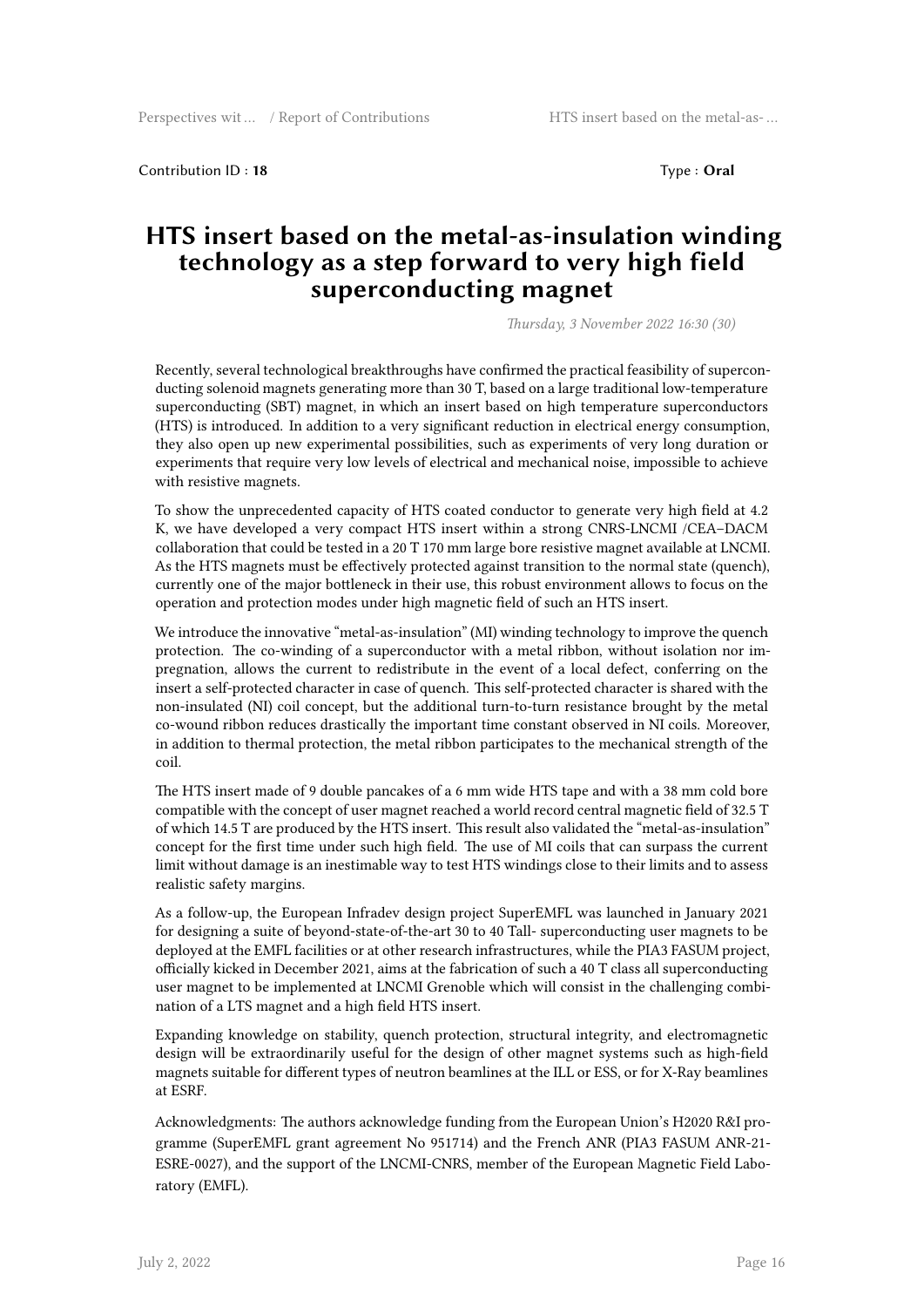#### Presenter(s) : CHAUD, Xavier (LNCMI – Laboratoire National des Champs Magnétiques Intenses)

**Session Classification :** Experience with static fields | Science & Techniques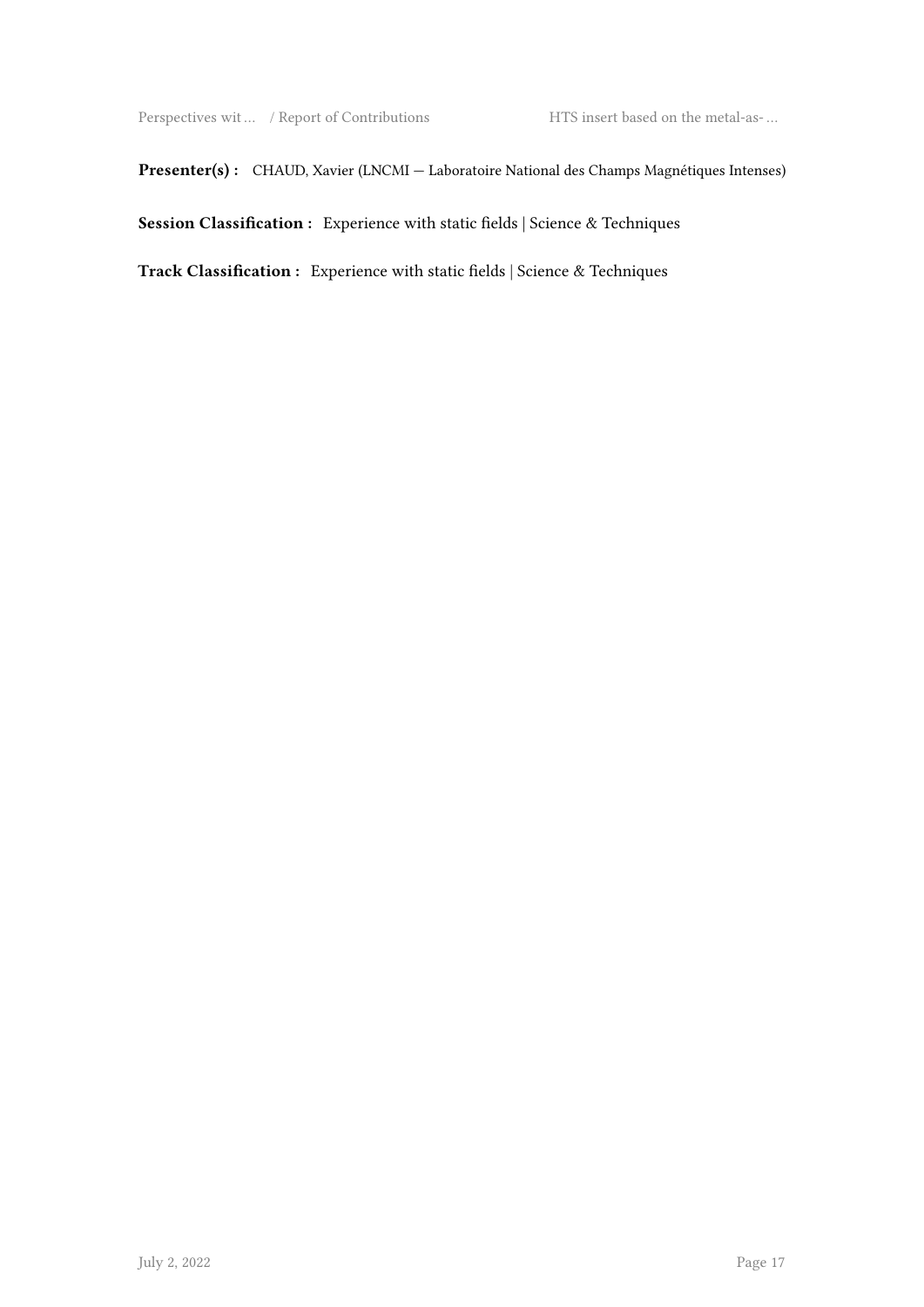Contribution ID : **19** Type : **Oral**

#### **Neutron studies in high static magnetic fields: Application to some Uranium systems**

*Thursday, 3 November 2022 15:00 (30)*

Magnetic field is a fundamental thermodynamical parameter having a potential to change the miscroscopic arrangement of magnetic moments or even to create them in the first place. To disclose the spatial arrangement, nature and magnitude of magnetic moments involved in a long-range magnetic order, neutron diffraction is still the method of choice. However, the relatively weak interaction between the magnetic moments within the studied substance and the neutron's own magnetic moment makes neutron experiments in strong magnetic fields lengthy, complicated and costly. This holds for diffraction experiments and even more for inelastic scattering experiments. Moreover, in order to generate high magnetic fields, magnet coils tend to be large and highly obscuring neutron beam. Thus, there is always trade between the maximum field strength acting on the system under study and geometrical restrictions. While pulsed magnets offer higher magnetic fields at low energy costs and moderate requirements for technical infrastructure enabling diffraction experiments up to ~40 T, steady magnetic fields, although of lower strength, require enormous technical infractructure and running costs but enable also inelastic studies.

In this contribution several high-field neutron diffraction and scattering experiments on U-based systems performed at Helmholtz-Zentrum Berlin using steady magnetic fields up to 26 T will be summarized. A complicated field-induced non-collinear magnetic structure in the Shastry-Shuterland system U2Pd2In that appears above a critical field of ~25 T applied along the a-axis direction serves as an example for a magnetic state that was not anticipated from bulk magnetic measurements. Field-induced magnetic state in 8%-Rh doped URu2Si2 that appears for the c-axis direction above ~22 T documents that magnetic field can induce substantial magnetic moments and even create a long-range magnetic order - an uncompensated antiferromagnetic order. No doubt that such studies could be performer also in pulsed magnetic fields. This, however, does not hold for two other experiments described in this contribution – inelastic experiments on a pristine and 8%-Rh doped URu2Si2. Despite a limited Q-range available during these experiments it is shown that the effect of the magnetic field on the inelastic signal in the two systems is distinctly different. The observation is brought into a context with the different ground state of the two systems.

**Presenter(s) :** Dr. PROKES, Karel (HZB — Helmholtz-Zentrum Berlin für Materialien und Energie GmbH)

**Session Classification :** Experience with static fields | Science & Techniques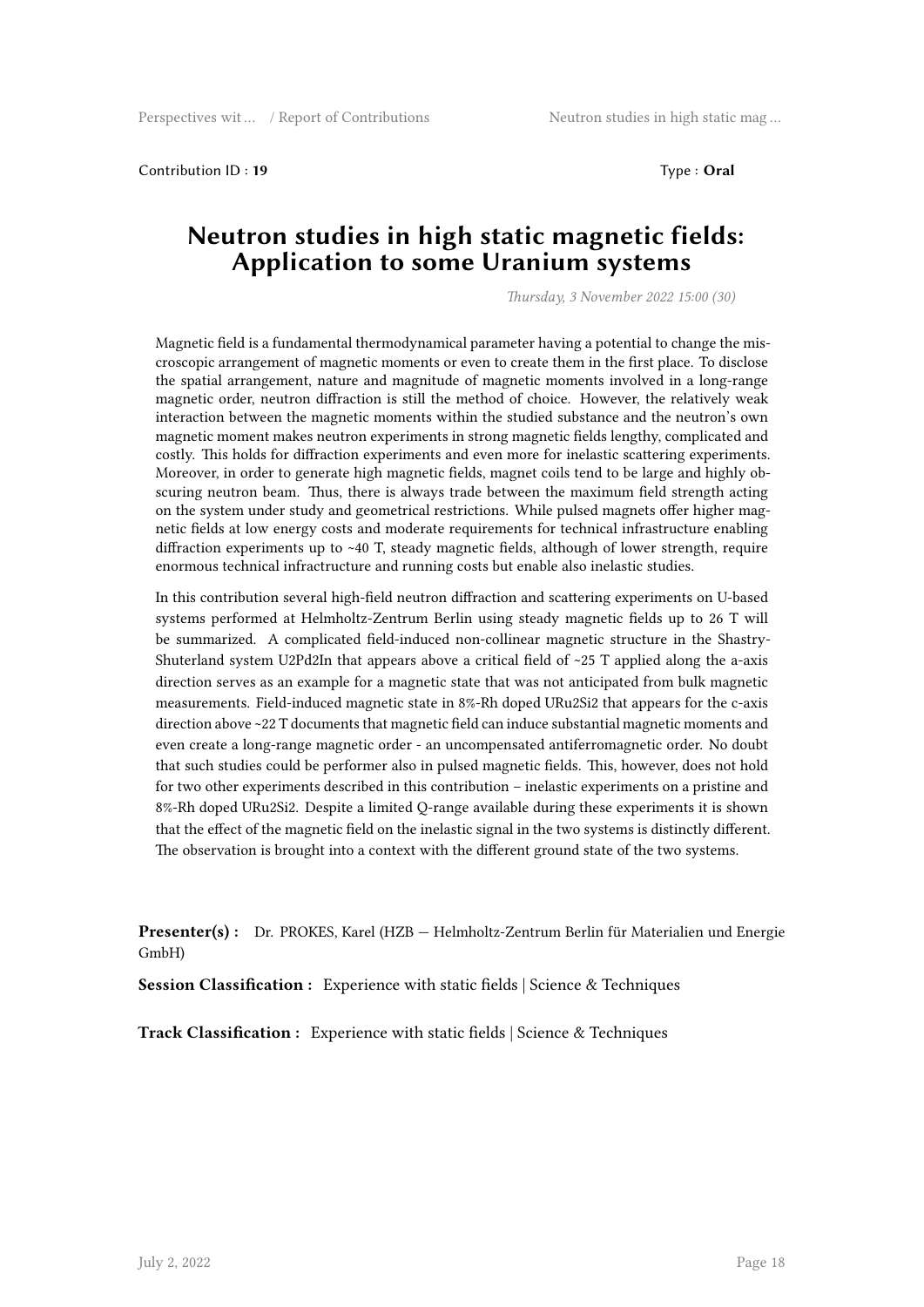Perspectives wit … / Report of Contributions Contribution TBC

Contribution ID : 20 Type : Oral

## **Contribution TBC**

*Thursday, 3 November 2022 17:00 (30)*

**Session Classification :** Experience with static fields | Science & Techniques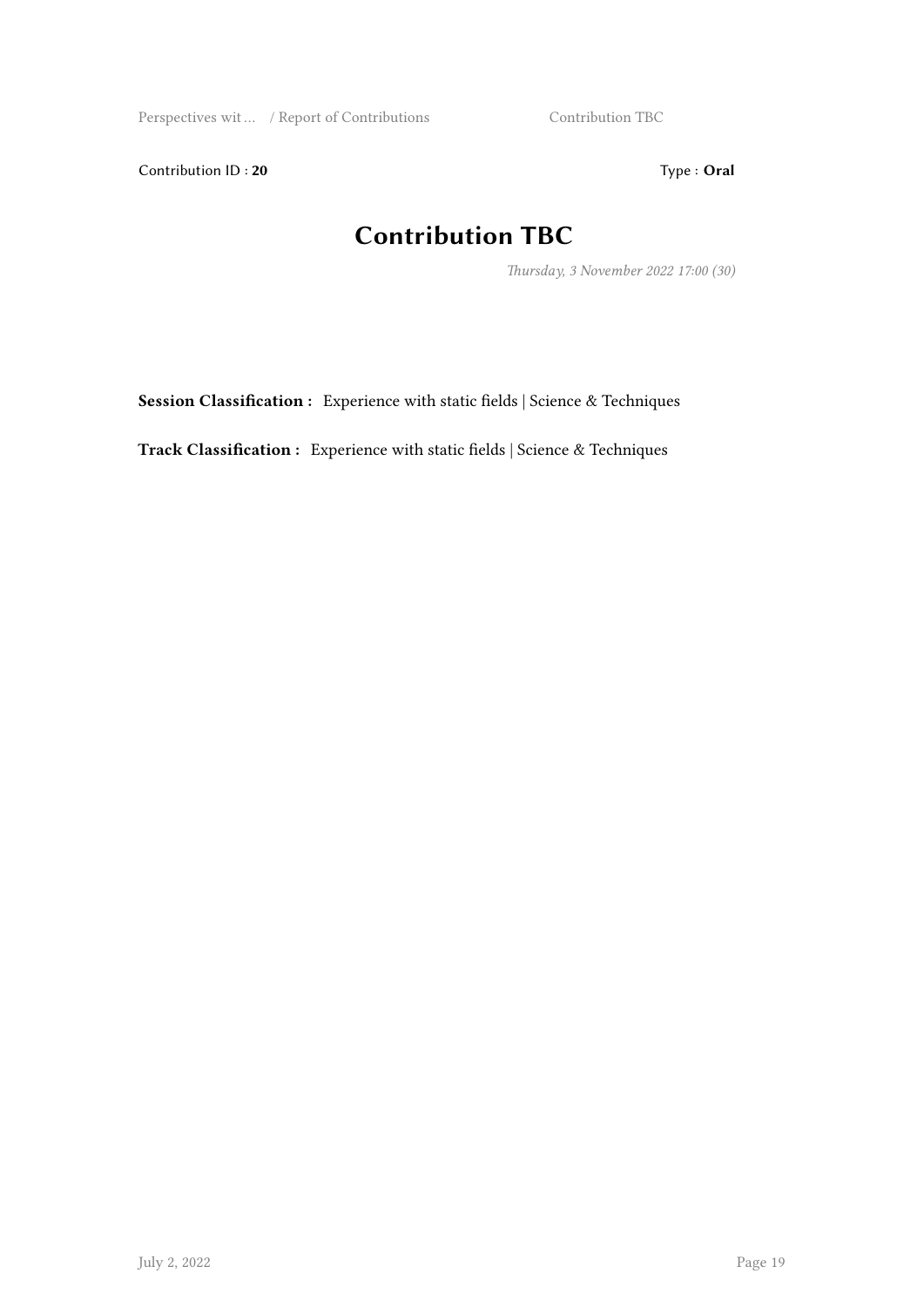Contribution ID : 21 Type : **Oral** 

#### **State of the art and perspectives of LNCMI pulsed magnets at neutron sources**

*Friday, 4 November 2022 09:00 (30)*

The Laboratoire National des Champs Magnétiques Intenses (LNCMI) is a French host facility for experiments in high magnetic fields. LNCMI is a member of the European Magnetic Field Laboratory (EMFL) with the Hochfeld-Magnetlabor in Dresden (HLD) and the High Field Magnet Laboratory in Nijmegen (HFML). The Toulouse facility is dedicated to the generation of pulsed magnetic fields. The LNCMI-Toulouse has been engaged for two decades in the development of pulsed magnets suitable for experiments combining high magnetic fields and other condensed matter probes such as X-rays and neutrons.

We present here the existing cryomagnet developed in collaboration with the ILL and the CEA for single crystal neutron diffraction [1], focusing on the 40 Tesla long duration and high duty cycle pulsed magnet. This magnet combines state-of-the-art developments such as optimized reinforcement density and rapid cooling channels. Improvements are still possible based on this original design in terms of magnetic field, pulse duration and repetition rate. We present a preliminary design study of an improved magnet and also discuss some technical issues and the possibilities to solve them.

[1] F. Duc et al. Review of Scientific Instruments 89, 053905 (2018); https://doi.org/10.1063/1.5028487

**Presenter(s) :** Mr. BÉARD, Jérôme (LNCMI — CNRS)

**Session Classification :** Projects | Specifications & Roadmap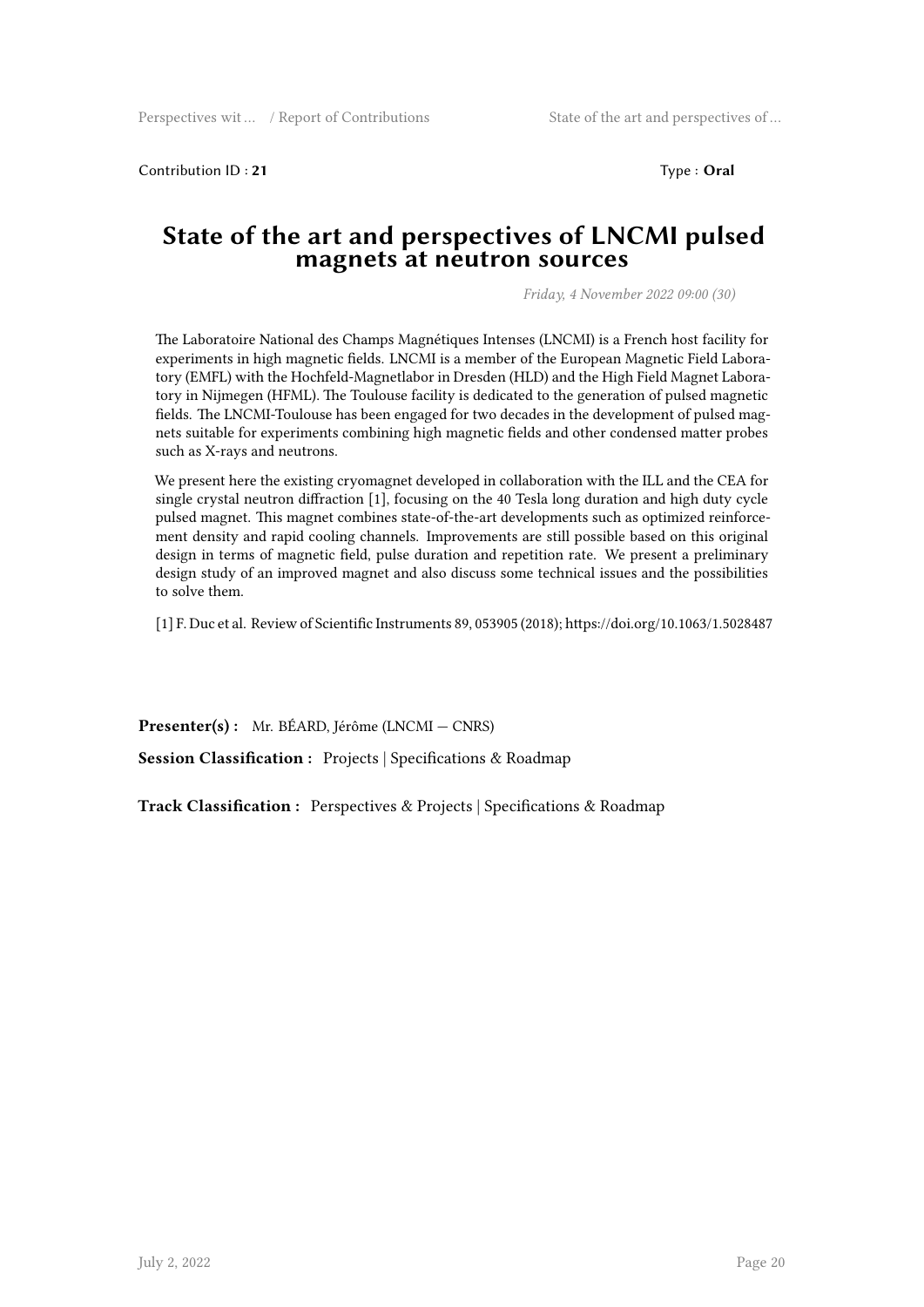Contribution ID : **22** Type : **Oral**

#### **Neutron scattering with high magnetic fields at SNS and HFIR**

*Friday, 4 November 2022 08:30 (30)*

Because of the energy scales of moderated neutrons, their penetrating power for metals, and their large cross-section for magnetic materials, neutron scattering will always couple well with applied magnetic field sample environments and measurements. Magnetic fields are used in neutron scattering measurements to probe systems across complicated phase diagrams as well as to directly tune the energy scales of the magnetic excitations.

The Spallation Neutron Source (SNS) and High Flux Isotope Reactor (HFIR) have a suite of magnetic field sample environments that is used in both diffraction and spectroscopy measurements to characterise materials through discovery-based research. I will discuss recently acquired and proposed magnetic field sample environments for these facilities. This will include some discussion of lessons learned and recent science examples from measurements using these sample environments. I will also discuss proposed instruments at the ORNL facilities which will make use of bespoke high magnetic field sample environments.

**Presenter(s) :** Dr. STONE, Matthew B. (ORNL – Oak Ridge National Laboratory) **Session Classification :** Projects | Specifications & Roadmap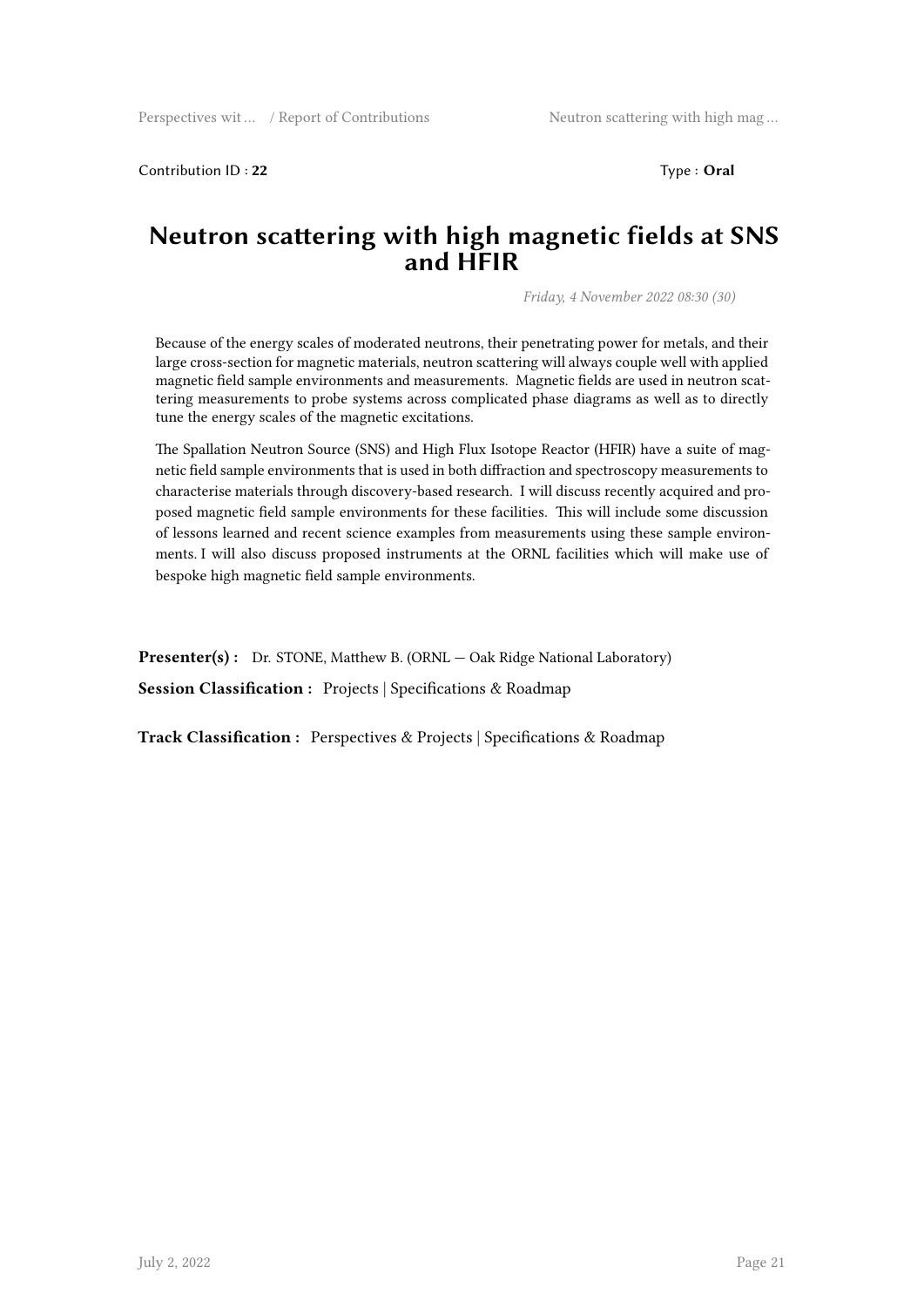Contribution ID: 23 Type: Oral

#### **REBCO HTS magnets for High Field: Recent results and prospects for Neutron Scattering**

*Friday, 4 November 2022 09:30 (30)*

**Presenter(s) :** Dr. BADEL, Arnaud (LNCMI — CNRS) **Session Classification :** Projects | Specifications & Roadmap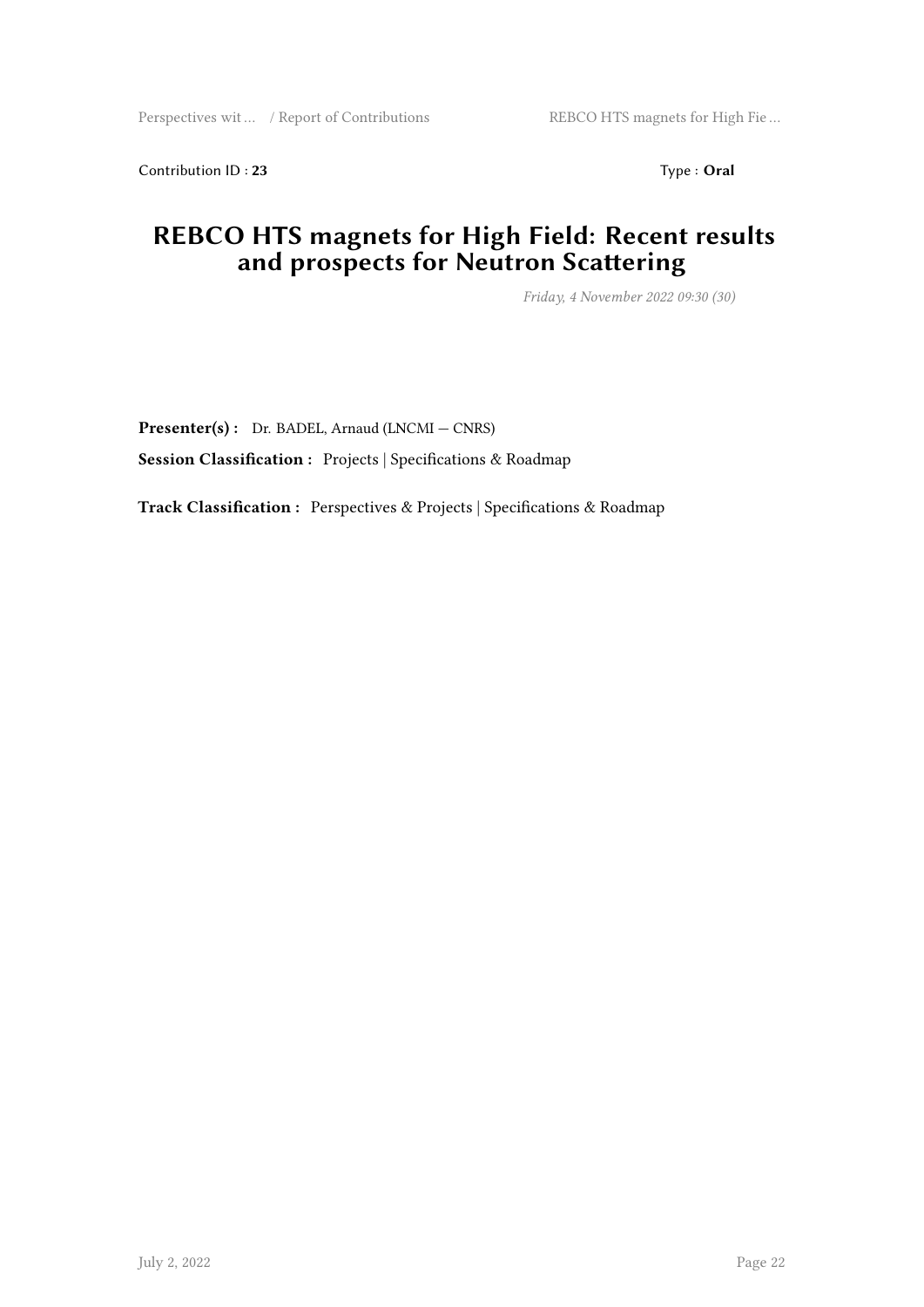Perspectives wit … / Report of Contributions Contribution TBC

Contribution ID : 24 Type : Oral

## **Contribution TBC**

*Friday, 4 November 2022 10:30 (30)*

**Session Classification :** Projects | Specifications & Roadmap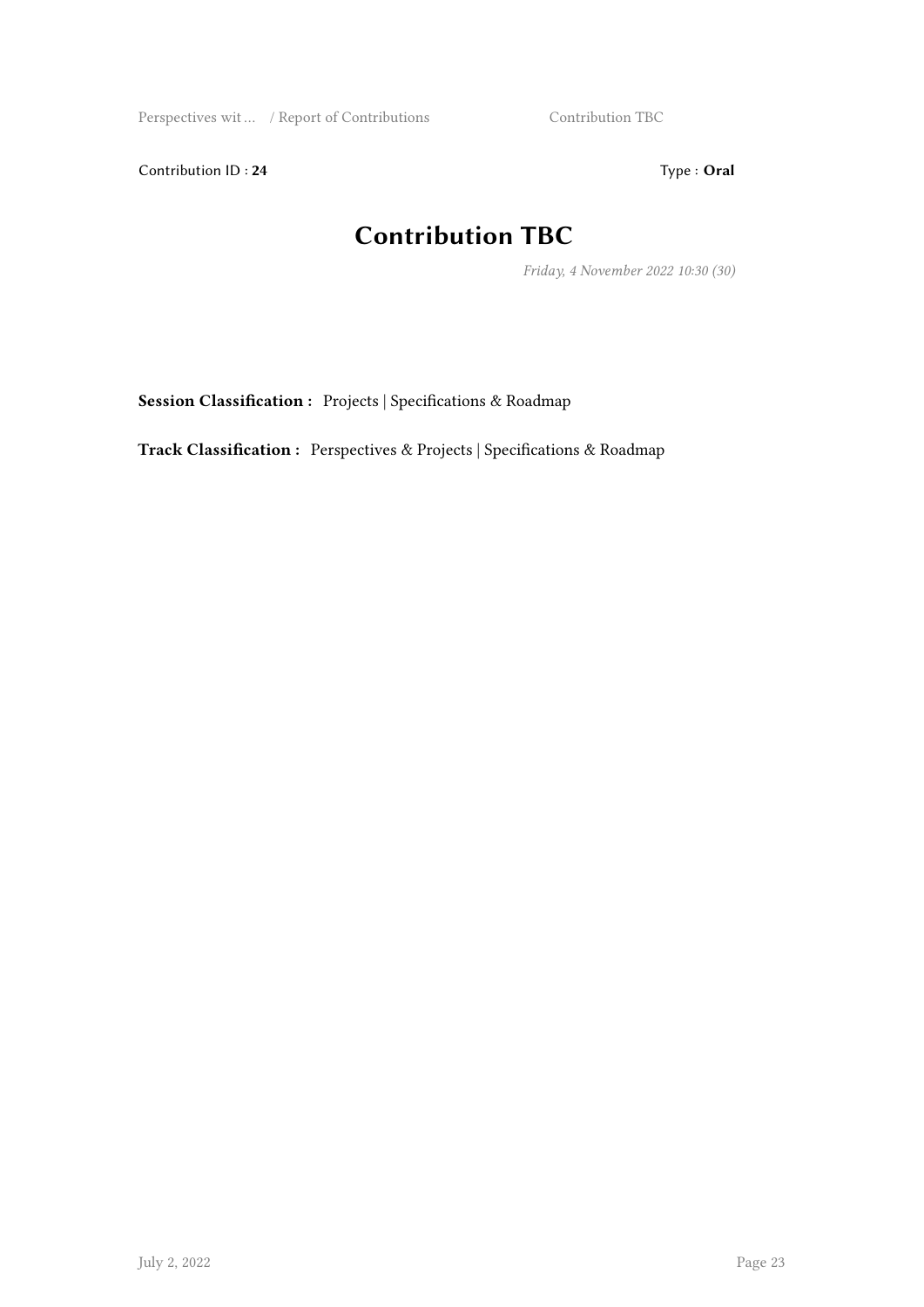Perspectives wit … / Report of Contributions Contribution TBC

Contribution ID : 25 Type : **Oral** 

## **Contribution TBC**

*Friday, 4 November 2022 11:00 (30)*

**Session Classification :** Projects | Specifications & Roadmap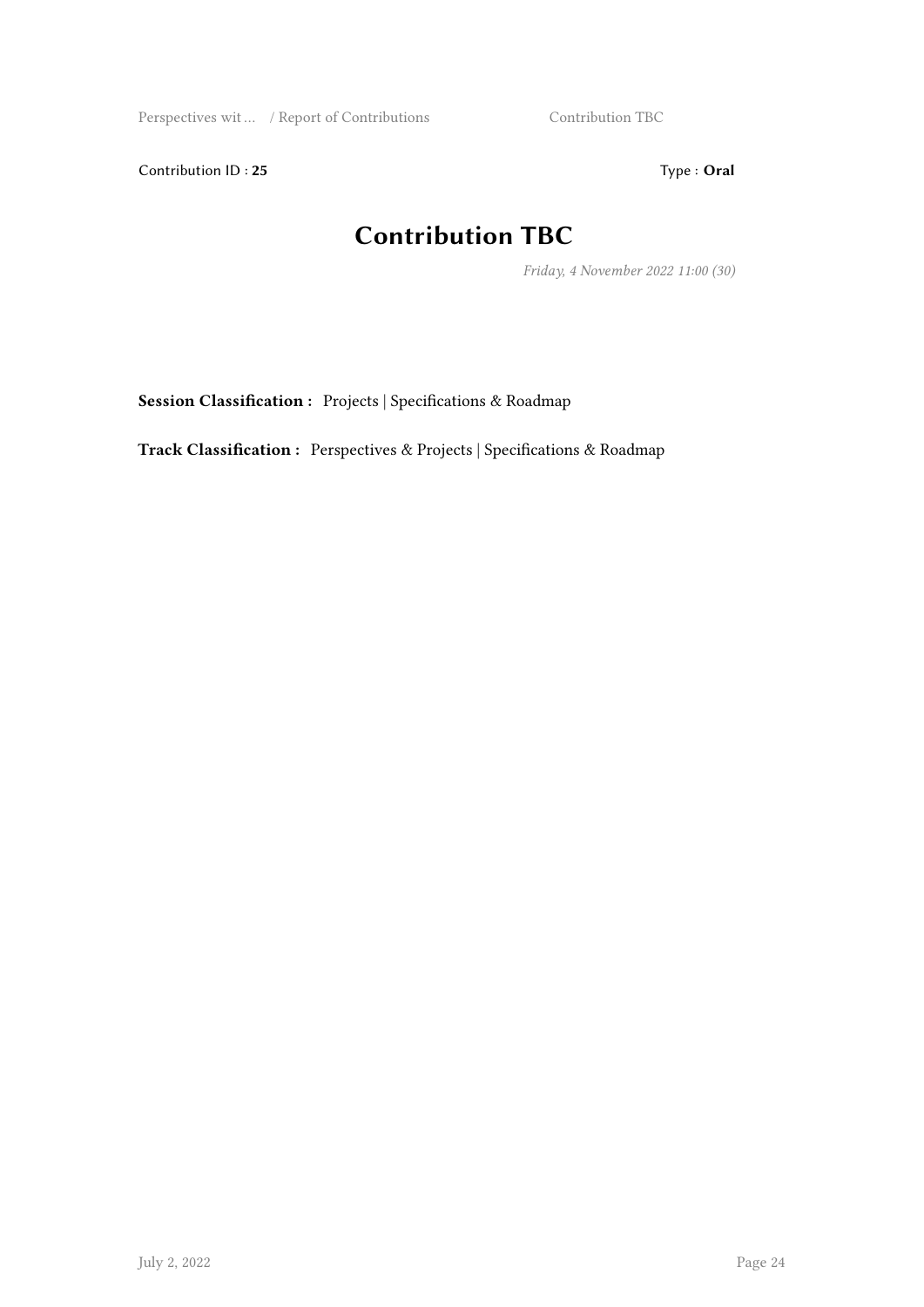Perspectives wit … / Report of Contributions Discussion

Contribution ID: 26 Type: **not specified** 

## **Discussion**

*Friday, 4 November 2022 11:30 (30)*

**Session Classification :** Projects | Specifications & Roadmap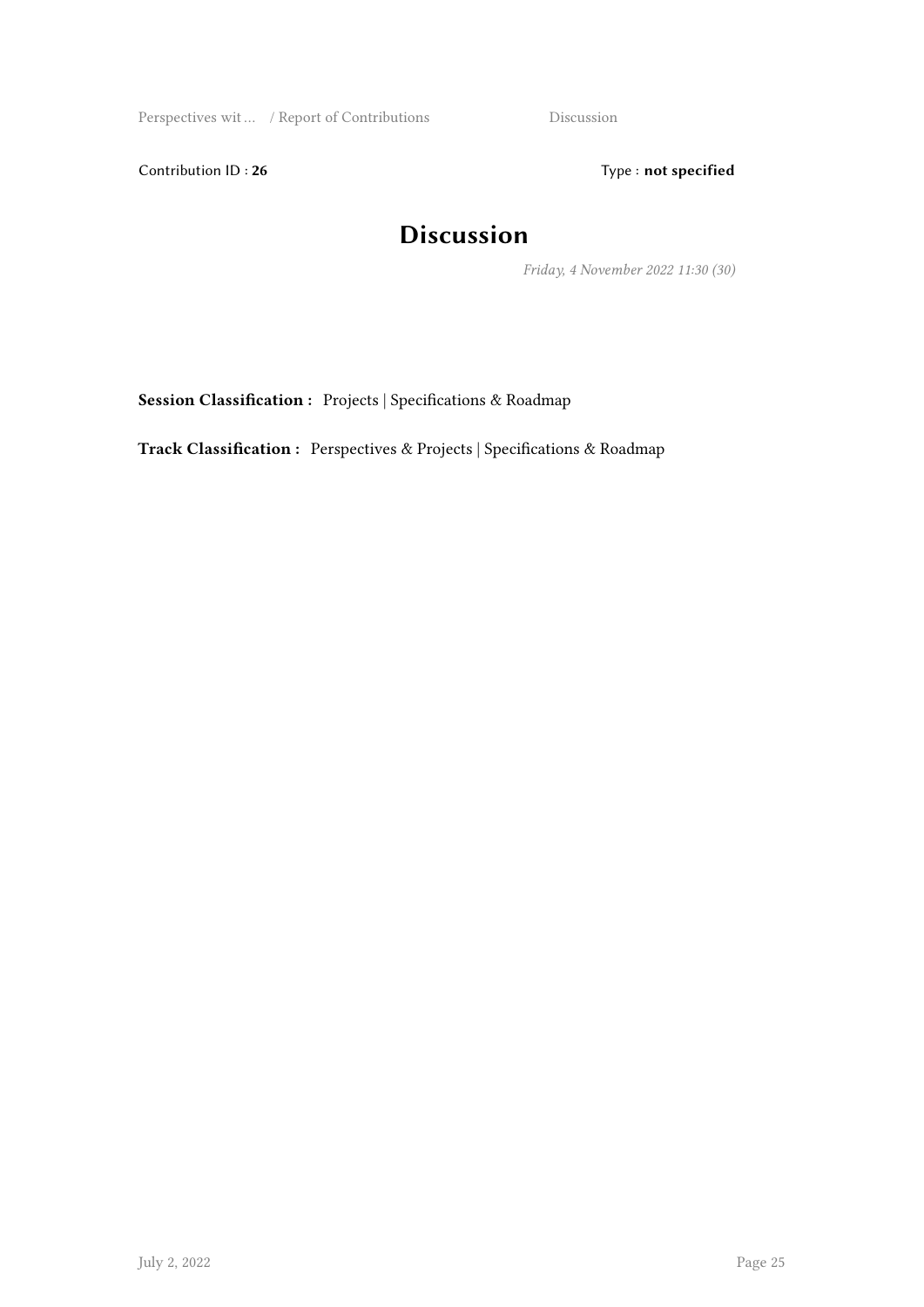Perspectives wit ... / Report of Contributions Welcome by the Organisers

Contribution ID : 28 Type : **not specified** 

## **Welcome by the Organisers**

*Wednesday, 2 November 2022 14:00 (10)*

Primary author(s) : Dr. DUC, Fabienne (LNCMI Toulouse) **Co-author(s) :** Dr. LELIÈVRE-BERNA, Eddy (ILL) **Presenter(s) :** Dr. LELIÈVRE-BERNA, Eddy (ILL); Dr. DUC, Fabienne (LNCMI Toulouse) **Session Classification :** Welcome

**Track Classification :** Introduction